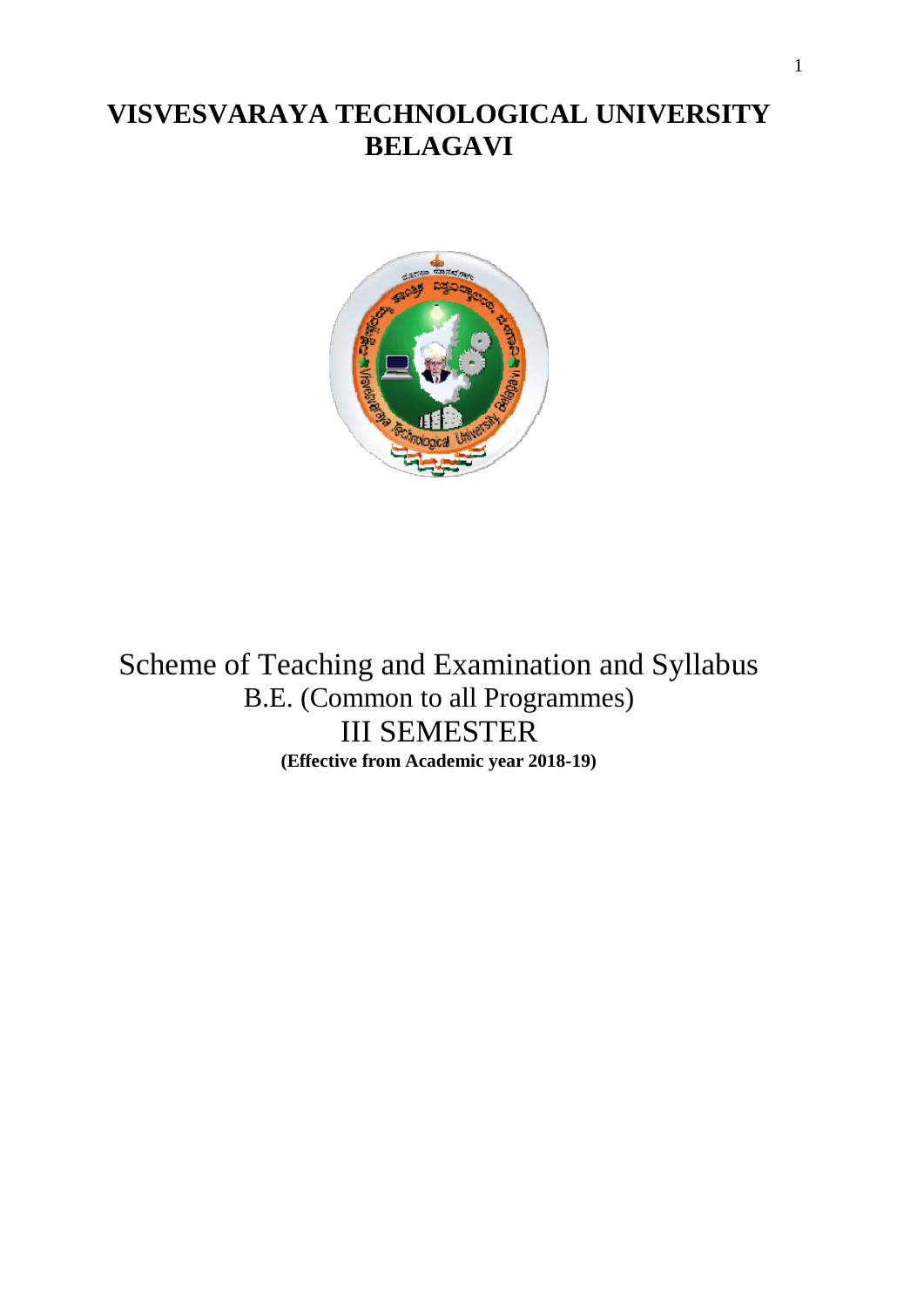| <b>B. E. Common to all Programmes</b>                                                                                                                                                                                                                                                                                                                                                                                                                                                                                                                                                                                                                                                                                                                                                                                                                                                  |                                                                                                      |                   |    |  |
|----------------------------------------------------------------------------------------------------------------------------------------------------------------------------------------------------------------------------------------------------------------------------------------------------------------------------------------------------------------------------------------------------------------------------------------------------------------------------------------------------------------------------------------------------------------------------------------------------------------------------------------------------------------------------------------------------------------------------------------------------------------------------------------------------------------------------------------------------------------------------------------|------------------------------------------------------------------------------------------------------|-------------------|----|--|
| Choice Based Credit System (CBCS) and Outcome Based Education (OBE)<br><b>SEMESTER - III</b>                                                                                                                                                                                                                                                                                                                                                                                                                                                                                                                                                                                                                                                                                                                                                                                           |                                                                                                      |                   |    |  |
|                                                                                                                                                                                                                                                                                                                                                                                                                                                                                                                                                                                                                                                                                                                                                                                                                                                                                        | TRANSFORM CALCULUS, FOURIER SERIES AND NUMERICAL TECHNIQUES                                          |                   |    |  |
| Course Code                                                                                                                                                                                                                                                                                                                                                                                                                                                                                                                                                                                                                                                                                                                                                                                                                                                                            | <b>18MAT31</b>                                                                                       | <b>CIE Marks</b>  | 40 |  |
| Teaching Hours/Week (L: T:P)                                                                                                                                                                                                                                                                                                                                                                                                                                                                                                                                                                                                                                                                                                                                                                                                                                                           | (2:2:0)                                                                                              | <b>SEE Marks</b>  | 60 |  |
| Credits                                                                                                                                                                                                                                                                                                                                                                                                                                                                                                                                                                                                                                                                                                                                                                                                                                                                                | 03                                                                                                   | <b>Exam Hours</b> | 03 |  |
| <b>Course Learning Objectives:</b>                                                                                                                                                                                                                                                                                                                                                                                                                                                                                                                                                                                                                                                                                                                                                                                                                                                     |                                                                                                      |                   |    |  |
|                                                                                                                                                                                                                                                                                                                                                                                                                                                                                                                                                                                                                                                                                                                                                                                                                                                                                        | To have an insight into Fourier series, Fourier transforms, Laplace transforms, Difference equations |                   |    |  |
| and Z-transforms.                                                                                                                                                                                                                                                                                                                                                                                                                                                                                                                                                                                                                                                                                                                                                                                                                                                                      |                                                                                                      |                   |    |  |
| $\bullet$                                                                                                                                                                                                                                                                                                                                                                                                                                                                                                                                                                                                                                                                                                                                                                                                                                                                              | To develop the proficiency in variational calculus and solving ODE's arising in engineering          |                   |    |  |
| applications, using numerical methods.                                                                                                                                                                                                                                                                                                                                                                                                                                                                                                                                                                                                                                                                                                                                                                                                                                                 |                                                                                                      |                   |    |  |
| Module-1                                                                                                                                                                                                                                                                                                                                                                                                                                                                                                                                                                                                                                                                                                                                                                                                                                                                               |                                                                                                      |                   |    |  |
| Laplace Transform: Definition and Laplace transforms of elementary functions (statements only). Laplace<br>transforms of Periodic functions (statement only) and unit-step function – problems.<br>Inverse Laplace Transform: Definition and problems, Convolution theorem to find the inverse Laplace<br>transforms (without Proof) and problems. Solution of linear differential equations using Laplace transforms.                                                                                                                                                                                                                                                                                                                                                                                                                                                                 |                                                                                                      |                   |    |  |
| Module-2                                                                                                                                                                                                                                                                                                                                                                                                                                                                                                                                                                                                                                                                                                                                                                                                                                                                               |                                                                                                      |                   |    |  |
| <b>Fourier Series:</b> Periodic functions, Dirichlet's condition. Fourier series of periodic functions period $2\pi$ and<br>arbitrary period. Half range Fourier series. Practical harmonic analysis.                                                                                                                                                                                                                                                                                                                                                                                                                                                                                                                                                                                                                                                                                  |                                                                                                      |                   |    |  |
| Module-3                                                                                                                                                                                                                                                                                                                                                                                                                                                                                                                                                                                                                                                                                                                                                                                                                                                                               |                                                                                                      |                   |    |  |
| Fourier Transforms: Infinite Fourier transforms, Fourier sine and cosine transforms. Inverse Fourier<br>transforms. Problems.<br>Difference Equations and Z-Transforms: Difference equations, basic definition, z-transform-definition,<br>Standard z-transforms, Damping and shifting rules, initial value and final value theorems (without proof) and<br>problems, Inverse z-transform and applications to solve difference equations.                                                                                                                                                                                                                                                                                                                                                                                                                                              |                                                                                                      |                   |    |  |
| Module-4                                                                                                                                                                                                                                                                                                                                                                                                                                                                                                                                                                                                                                                                                                                                                                                                                                                                               |                                                                                                      |                   |    |  |
| <b>Numerical Solutions of Ordinary Differential Equations (ODE's):</b><br>Numerical solution of ODE's of first order and first degree-Taylor's series method, Modified Euler's method.<br>Runge -Kutta method of fourth order, Milne's and Adam-Bash forth predictor and corrector method (No<br>derivations of formulae)-Problems.                                                                                                                                                                                                                                                                                                                                                                                                                                                                                                                                                    |                                                                                                      |                   |    |  |
| Module-5                                                                                                                                                                                                                                                                                                                                                                                                                                                                                                                                                                                                                                                                                                                                                                                                                                                                               |                                                                                                      |                   |    |  |
| Numerical Solution of Second Order ODE's: Runge-Kutta method and Milne's predictor and corrector                                                                                                                                                                                                                                                                                                                                                                                                                                                                                                                                                                                                                                                                                                                                                                                       |                                                                                                      |                   |    |  |
| method. (No derivations of formulae).                                                                                                                                                                                                                                                                                                                                                                                                                                                                                                                                                                                                                                                                                                                                                                                                                                                  |                                                                                                      |                   |    |  |
| Calculus of Variations: Variation of function and functional, variational problems, Euler's equation,<br>Geodesics, hanging chain, problems.                                                                                                                                                                                                                                                                                                                                                                                                                                                                                                                                                                                                                                                                                                                                           |                                                                                                      |                   |    |  |
| Course outcomes: At the end of the course the student will be able to:                                                                                                                                                                                                                                                                                                                                                                                                                                                                                                                                                                                                                                                                                                                                                                                                                 |                                                                                                      |                   |    |  |
| CO1: Use Laplace transform and inverse Laplace transform in solving differential/integral equation<br>$\bullet$<br>arising in network analysis, control systems and other fields of engineering.<br>CO2: Demonstrate Fourier series to study the behaviour of periodic functions and their applications in<br>$\bullet$<br>system communications, digital signal processing and field theory.<br>CO3: Make use of Fourier transform and Z-transform to illustrate discrete/continuous function arising<br>in wave and heat propagation, signals and systems.<br>CO4: Solve first and second order ordinary differential equations arising in engineering problems<br>using single step and multistep numerical methods.<br>CO5:Determine the externals of functionals using calculus of variations and solve problems<br>arising in dynamics of rigid bodies and vibrational analysis. |                                                                                                      |                   |    |  |
| <b>Question paper pattern:</b>                                                                                                                                                                                                                                                                                                                                                                                                                                                                                                                                                                                                                                                                                                                                                                                                                                                         |                                                                                                      |                   |    |  |
|                                                                                                                                                                                                                                                                                                                                                                                                                                                                                                                                                                                                                                                                                                                                                                                                                                                                                        | The question paper will have ten full questions carrying equal marks.                                |                   |    |  |
| Each full question will be for 20 marks.<br>٠                                                                                                                                                                                                                                                                                                                                                                                                                                                                                                                                                                                                                                                                                                                                                                                                                                          |                                                                                                      |                   |    |  |

There will be two full questions (with a maximum of four sub- questions) from each module.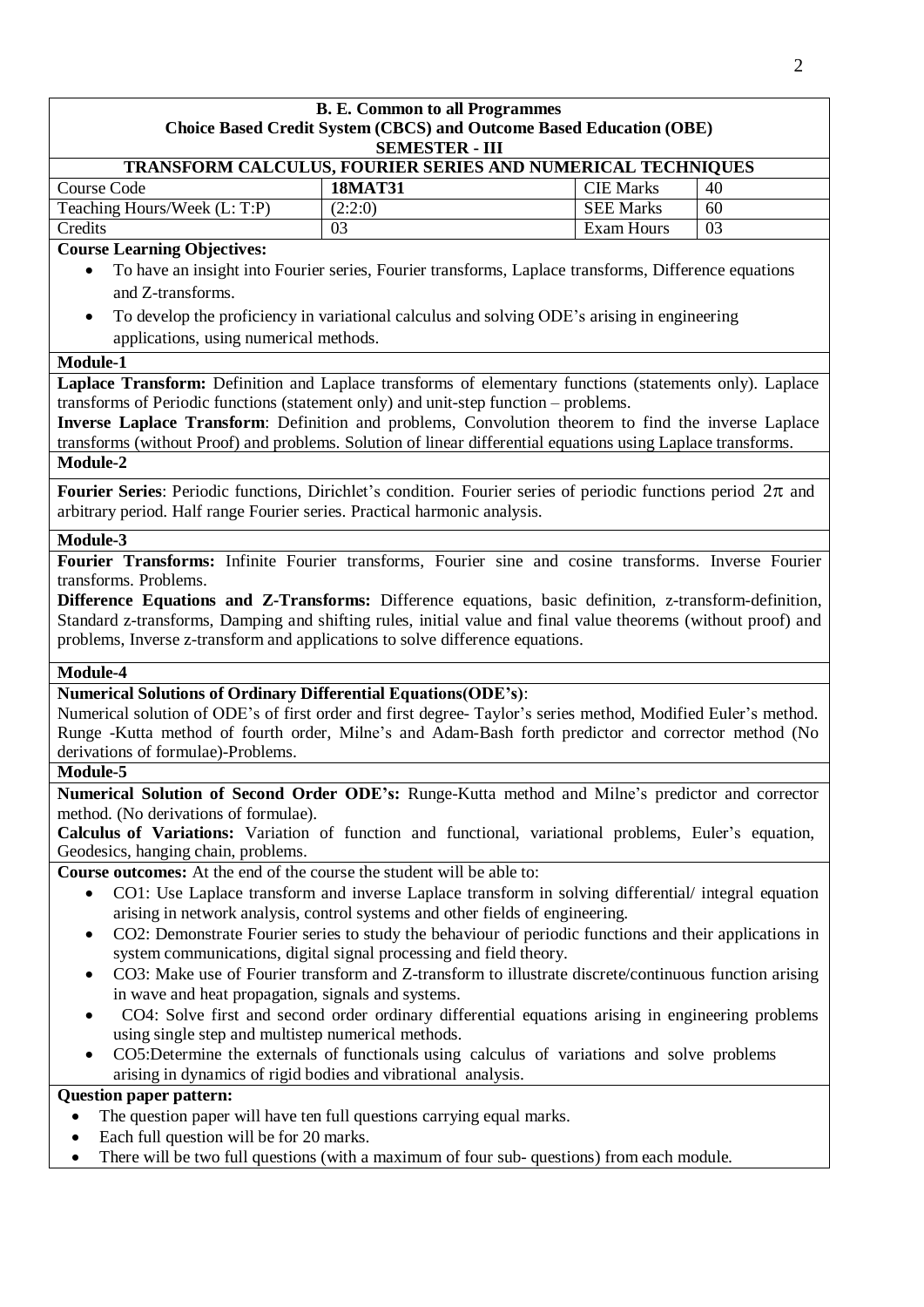- Each full question will have sub- question covering all the topics under a module.
- The students will have to answer five full questions, selecting one full question from each module.

| Sl.<br>No.       | <b>Title of the Book</b>                                                                                                                                                        | <b>of</b><br><b>Name</b><br>the<br><b>Author/s</b> | <b>Name of the Publisher</b>  | <b>Edition</b><br>and<br>Year        |  |  |
|------------------|---------------------------------------------------------------------------------------------------------------------------------------------------------------------------------|----------------------------------------------------|-------------------------------|--------------------------------------|--|--|
| <b>Textbooks</b> |                                                                                                                                                                                 |                                                    |                               |                                      |  |  |
| 1                | Engineering<br>Advanced<br>Mathematics                                                                                                                                          | E. Kreyszig                                        | John Wiley & Sons             | 10 <sup>th</sup><br>Edition,<br>2016 |  |  |
| $\overline{2}$   | <b>Higher Engineering Mathematics</b>                                                                                                                                           | B. S. Grewal                                       | Khanna Publishers             | $44^{\text{th}}$<br>Edition,<br>2017 |  |  |
| 3                | <b>Engineering Mathematics</b>                                                                                                                                                  | Srimanta Pal et al                                 | Oxford<br>University<br>Press | $3rd$ Edition, 2016                  |  |  |
|                  | <b>Reference Books</b>                                                                                                                                                          |                                                    |                               |                                      |  |  |
| 1                | Engineering<br>Advanced<br><b>Mathematics</b>                                                                                                                                   | Wylie,<br>C.<br>Ray<br>Louis C. Barrett            | McGraw-Hill Book Co           | $6th$ Edition, 1995                  |  |  |
| $\overline{2}$   | of<br>Introductory<br>Methods<br><b>Numerical Analysis</b>                                                                                                                      | S.S.Sastry                                         | Prentice Hall of India        | 4 <sup>th</sup> Edition 2010         |  |  |
| 3                | <b>Higher Engineering Mathematics</b>                                                                                                                                           | B.V. Ramana                                        | McGraw-Hill                   | $11th$ Edition, 2010                 |  |  |
| 4                | Textbook<br>of<br>Engineering<br>A<br><b>Mathematics</b>                                                                                                                        | N.P.Bali<br>and<br>Manish Goyal                    | <b>Laxmi Publications</b>     | $6th$ Edition, 2014                  |  |  |
| 5                | Engineering<br>Advanced<br>Mathematics                                                                                                                                          | Chandrika Prasad<br>and Reena Garg                 | Khanna Publishing,            | 2018                                 |  |  |
| 1.               | <b>Web links and Video Lectures:</b><br>http://nptel.ac.in/courses.php?disciplineID=111<br>2. http://www.class-central.com/subject/math(MOOCs)<br>$3$ http://academicesrth.org/ |                                                    |                               |                                      |  |  |

3. <http://academicearth.org/>

4. VTU EDUSAT PROGRAMME - 20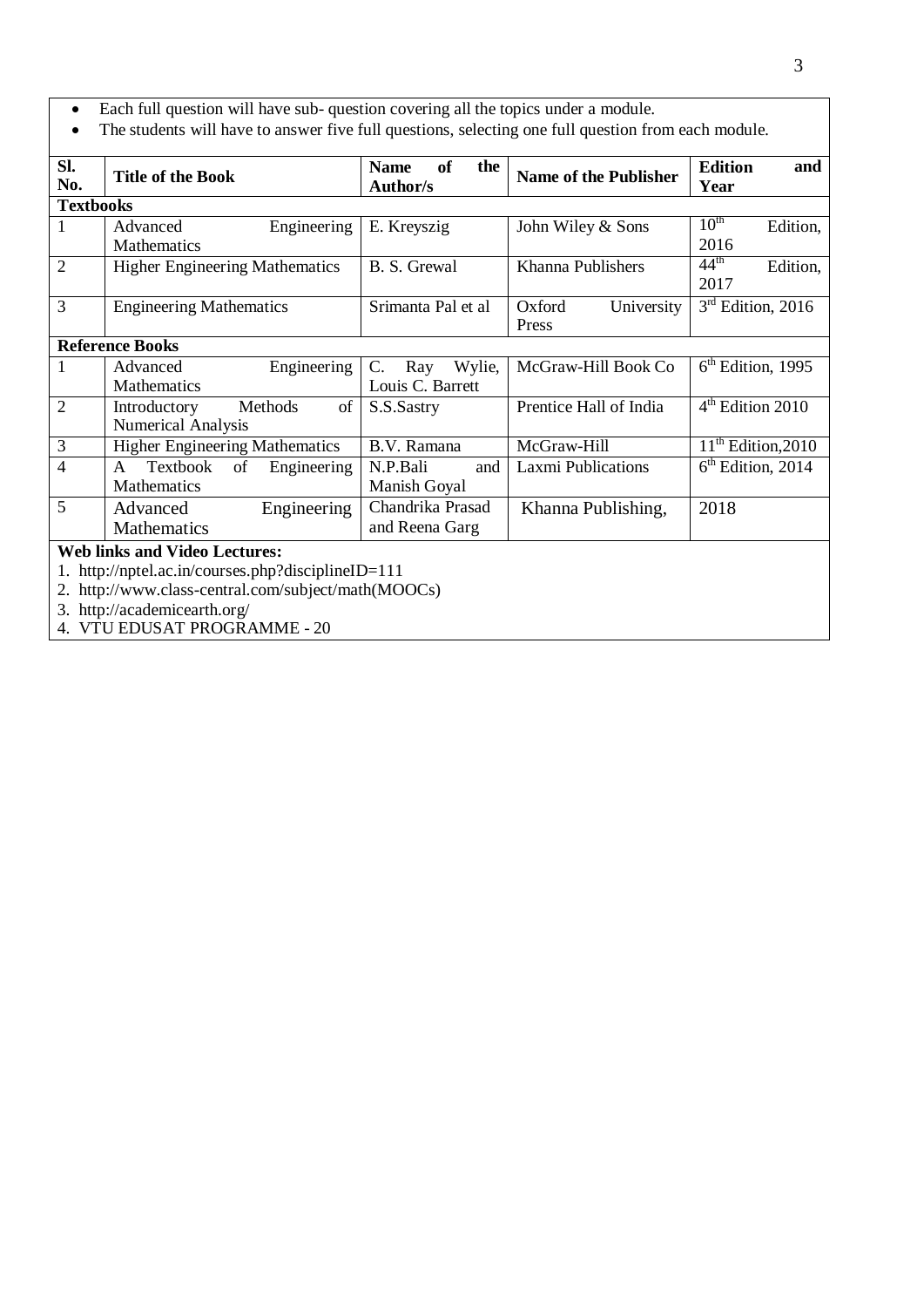### **B. E. Common to all Programmes Outcome Based Education (OBE) and Choice Based Credit System (CBCS) SEMESTER - III ADDITIONAL MATHEMATICS – I** (Mandatory Learning Course: Common to All Programmes) (A Bridge course for Lateral Entry students under Diploma quota to BE/B. Tech. programmes) Course Code **18MATDIP31** CIE Marks 40 Teaching Hours/Week  $(L:T:P)$  (2:2:0) SEE Marks 60 **Credits 0** Exam Hours **03 Course Learning Objectives:**

- To provide basic concepts of complex trigonometry, vector algebra, differential and integral calculus.
- To provide an insight into vector differentiation and first order ODE's.

### **Module-1**

**Complex Trigonometry:** Complex Numbers: Definitions and properties. Modulus and amplitude of a complex number, Argand's diagram, De-Moivre's theorem (without proof).

**Vector Algebra:** Scalar and vectors. Addition and subtraction and multiplication of vectors- Dot and Cross products, problems.

## **Module-2**

**Differential Calculus**: Review of successive differentiation-illustrative examples. Maclaurin's series expansions-Illustrative examples. Partial Differentiation: Euler's theorem-problems on first order derivatives only. Total derivatives-differentiation of composite functions. Jacobians of order two-Problems.

### **Module-3**

**Vector Differentiation**: Differentiation of vector functions. Velocity and acceleration of a particle moving on a space curve. Scalar and vector point functions. Gradient, Divergence, Curl-simple problems. Solenoidal and irrotational vector fields-Problems.

### **Module-4**

Integral Calculus: Review of elementary integral calculus. Reduction formulae for sin<sup>n</sup>x, cos<sup>n</sup>x (with proof) and sin<sup>m</sup>xcos<sup>n</sup>x (without proof) and evaluation of these with standard limits-Examples. Double and triple integrals-Simple examples.

### **Module-5**

**Ordinary differential equations (ODE's**. Introduction-solutions of first order and first-degree differential equations: exact, linear differential equations. Equations reducible to exact and Bernoulli's equation.

**Course Outcomes:** At the end of the course the student will be able to:

- CO1: Apply concepts of complex numbers and vector algebra to analyze the problems arising in related area.
- CO2: Use derivatives and partial derivatives to calculate rate of change of multivariate functions.
- CO3: Analyze position, velocity and acceleration in two and three dimensions of vector valued functions.
- CO4: Learn techniques of integration including the evaluation of double and triple integrals.
- CO5: Identify and solve first order ordinary differential equations.

### **Question paper pattern:**

- The question paper will have ten full questions carrying equal marks.
- Each full question will be for 20 marks.
- There will be two full questions (with a maximum of four sub- questions) from each module.
- Each full question will have sub- question covering all the topics under a module.
- The students will have to answer five full questions, selecting one full question from each module.

| <b>S</b>       |                          | Name of the |             |                         |
|----------------|--------------------------|-------------|-------------|-------------------------|
| N <sub>0</sub> | <b>Title of the Book</b> | Author/s    | Name of the | <b>Edition and Year</b> |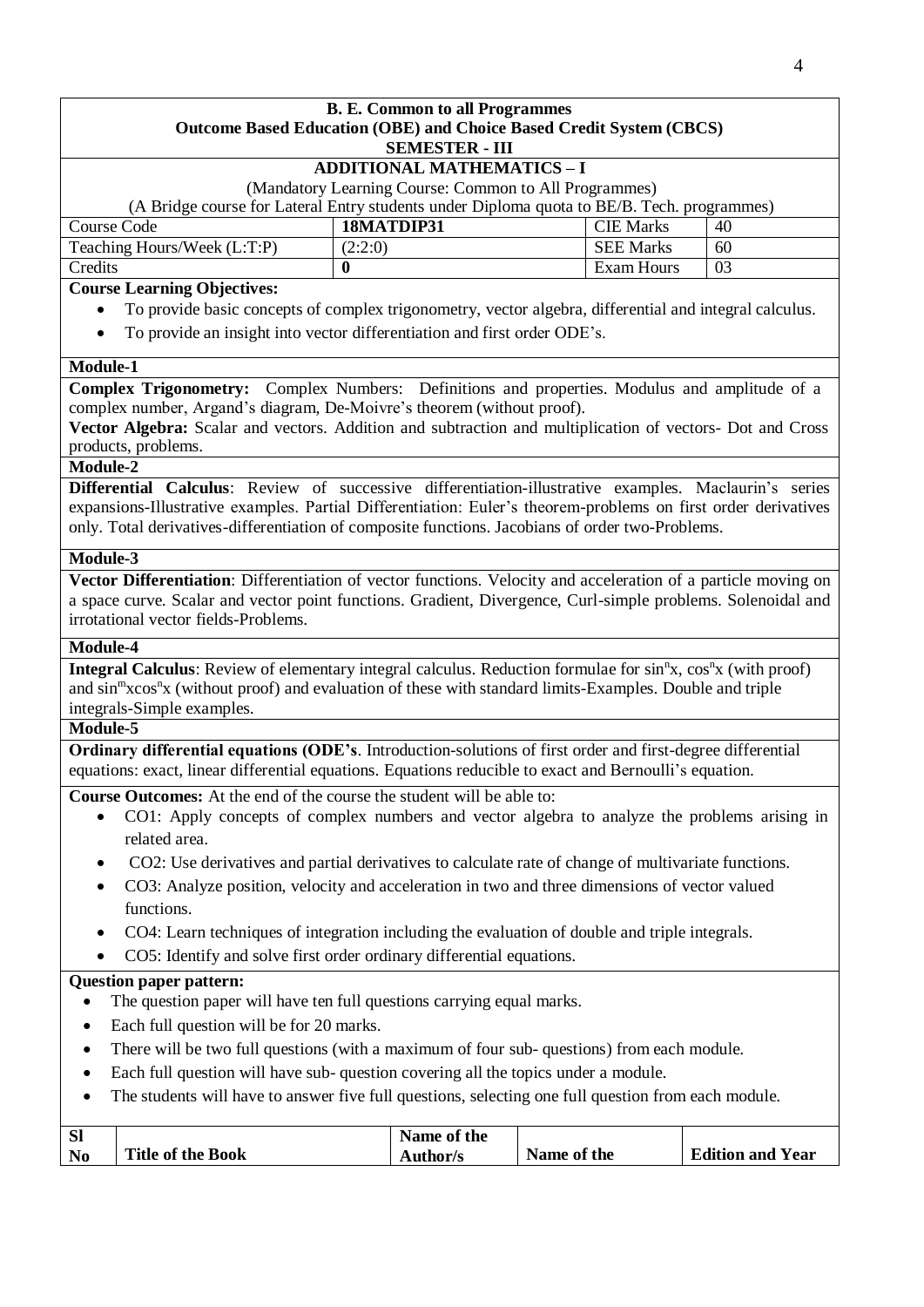|                 |                                         |                | <b>Publisher</b>  |                      |
|-----------------|-----------------------------------------|----------------|-------------------|----------------------|
| <b>Textbook</b> |                                         |                |                   |                      |
|                 | <b>Higher Engineering Mathematics</b>   | B. S. Grewal   | Khanna Publishers | $43rd$ Edition, 2015 |
|                 | <b>Reference Books</b>                  |                |                   |                      |
|                 | <b>Advanced Engineering Mathematics</b> | E. Kreyszig    | John Wiley & Sons | $10th$ Edition, 2015 |
| 2               | <b>Engineering Mathematics</b>          | N. P. Bali and | Laxmi Publishers  | 7th Edition, 2007    |
|                 |                                         | Manish Goyal   |                   |                      |
| 3               | Engineering Mathematics Vol. I          | Rohit Khurana  | Cengage Learning  | $1st$ Edition, 2015  |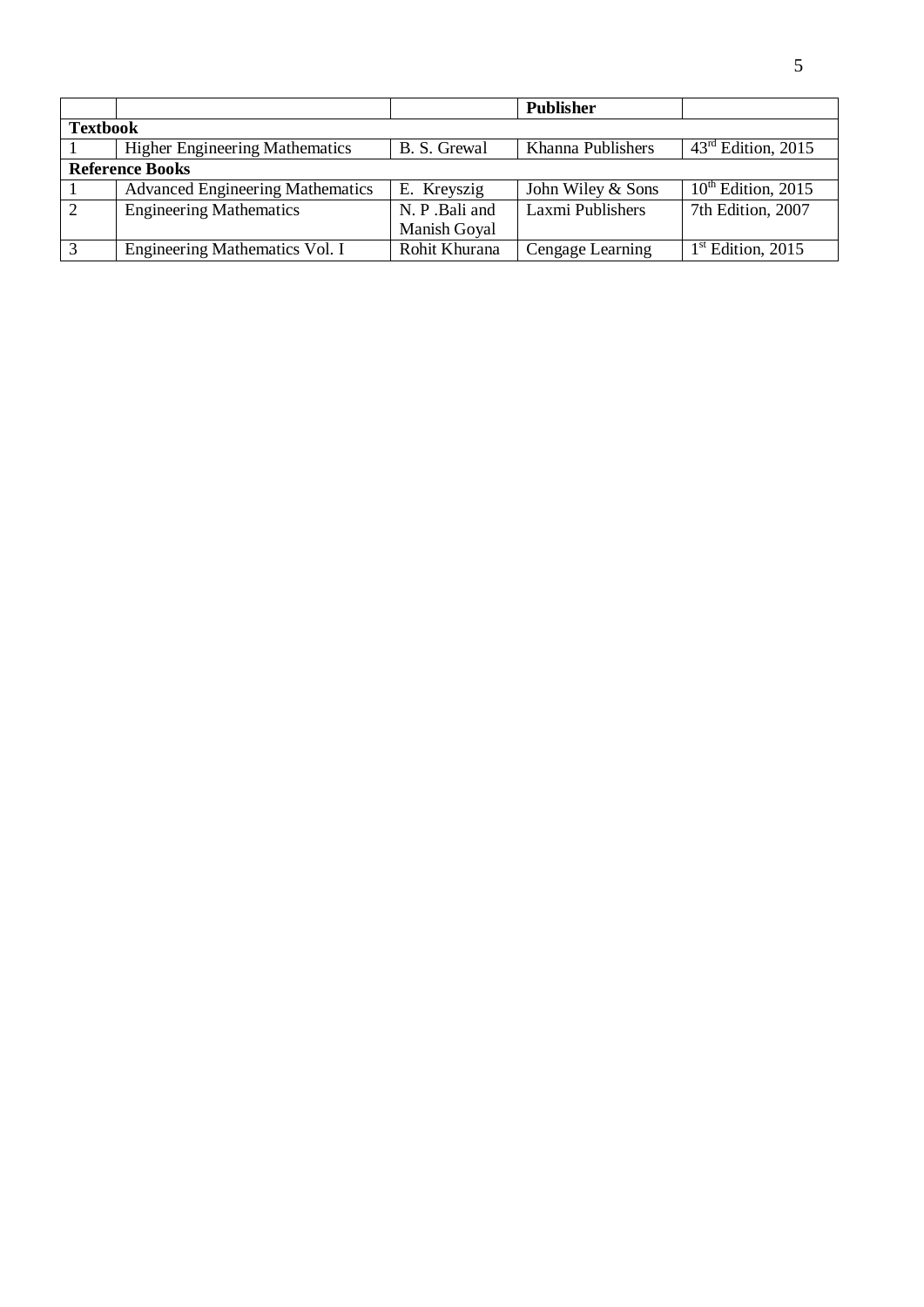| <b>SEMESTER - IV</b><br>COMPLEX ANALYSIS, PROBABILITY AND STATISTICAL METHODS<br><b>Course Code</b><br><b>18MAT41</b><br>Teaching Hours/Week (L:T:P)<br>(2:2:0)<br>Credits<br>03<br><b>Course Learning Objectives:</b><br>To provide an insight into applications of complex variables, conformal mapping and special functions<br>arising in potential theory, quantum mechanics, heat conduction and field theory.<br>To develop probability distribution of discrete, continuous random variables and joint probability<br>distribution occurring in digital signal processing, design engineering and microwave engineering.<br>Module-1<br>Calculus of complex functions: Review of function of a complex variable, limits, continuity, and<br>differentiability. Analytic functions: Cauchy-Riemann equations in Cartesian and polar forms and | <b>CIE Marks</b><br>40<br><b>SEE Marks</b><br>60<br><b>Exam Hours</b><br>03 |  |  |  |
|------------------------------------------------------------------------------------------------------------------------------------------------------------------------------------------------------------------------------------------------------------------------------------------------------------------------------------------------------------------------------------------------------------------------------------------------------------------------------------------------------------------------------------------------------------------------------------------------------------------------------------------------------------------------------------------------------------------------------------------------------------------------------------------------------------------------------------------------------|-----------------------------------------------------------------------------|--|--|--|
|                                                                                                                                                                                                                                                                                                                                                                                                                                                                                                                                                                                                                                                                                                                                                                                                                                                      |                                                                             |  |  |  |
|                                                                                                                                                                                                                                                                                                                                                                                                                                                                                                                                                                                                                                                                                                                                                                                                                                                      |                                                                             |  |  |  |
|                                                                                                                                                                                                                                                                                                                                                                                                                                                                                                                                                                                                                                                                                                                                                                                                                                                      |                                                                             |  |  |  |
|                                                                                                                                                                                                                                                                                                                                                                                                                                                                                                                                                                                                                                                                                                                                                                                                                                                      |                                                                             |  |  |  |
|                                                                                                                                                                                                                                                                                                                                                                                                                                                                                                                                                                                                                                                                                                                                                                                                                                                      |                                                                             |  |  |  |
|                                                                                                                                                                                                                                                                                                                                                                                                                                                                                                                                                                                                                                                                                                                                                                                                                                                      |                                                                             |  |  |  |
|                                                                                                                                                                                                                                                                                                                                                                                                                                                                                                                                                                                                                                                                                                                                                                                                                                                      |                                                                             |  |  |  |
| consequences.<br>Construction of analytic functions: Milne-Thomson method-Problems.                                                                                                                                                                                                                                                                                                                                                                                                                                                                                                                                                                                                                                                                                                                                                                  |                                                                             |  |  |  |
| Module-2                                                                                                                                                                                                                                                                                                                                                                                                                                                                                                                                                                                                                                                                                                                                                                                                                                             |                                                                             |  |  |  |
| <b>Conformal transformations:</b> Introduction. Discussion of transformations: $w = Z^2$ , $w = e^z$ , $w = z +$<br>$\frac{1}{2}$ , (z $\neq$ 0). Bilinear transformations- Problems.                                                                                                                                                                                                                                                                                                                                                                                                                                                                                                                                                                                                                                                                |                                                                             |  |  |  |
| <b>Complex integration:</b> Line integral of a complex function-Cauchy's theorem and Cauchy's integral formula<br>and problems.                                                                                                                                                                                                                                                                                                                                                                                                                                                                                                                                                                                                                                                                                                                      |                                                                             |  |  |  |
| Module-3                                                                                                                                                                                                                                                                                                                                                                                                                                                                                                                                                                                                                                                                                                                                                                                                                                             |                                                                             |  |  |  |
| Probability Distributions: Review of basic probability theory. Random variables (discrete and continuous),<br>probability mass/density functions. Binomial, Poisson, exponential and normal distributions- problems (No<br>derivation for mean and standard deviation)-Illustrative examples.                                                                                                                                                                                                                                                                                                                                                                                                                                                                                                                                                        |                                                                             |  |  |  |
| Module-4                                                                                                                                                                                                                                                                                                                                                                                                                                                                                                                                                                                                                                                                                                                                                                                                                                             |                                                                             |  |  |  |
| Statistical Methods: Correlation and regression-Karl Pearson's coefficient of correlation and rank correlation<br>-problems. Regression analysis-lines of regression -problems.<br>Curve Fitting: Curve fitting by the method of least squares-fitting the curves of the form-<br>$y = ax + b, y = ax^b$ and $y = ax^2 + bx + c$ .                                                                                                                                                                                                                                                                                                                                                                                                                                                                                                                   |                                                                             |  |  |  |
| Module-5                                                                                                                                                                                                                                                                                                                                                                                                                                                                                                                                                                                                                                                                                                                                                                                                                                             |                                                                             |  |  |  |
| Joint probability distribution: Joint Probability distribution for two discrete random variables, expectation<br>and covariance.<br><b>Sampling Theory:</b> Introduction to sampling distributions, standard error, Type-I and Type-II errors. Test of<br>hypothesis for means, student's t-distribution, Chi-square distribution as a test of goodness of fit.<br><b>Course Outcomes:</b> At the end of the course the student will be able to:                                                                                                                                                                                                                                                                                                                                                                                                     |                                                                             |  |  |  |
| Use the concepts of analytic function and complex potentials to solve the problems arising in<br>$\bullet$<br>electromagnetic field theory.                                                                                                                                                                                                                                                                                                                                                                                                                                                                                                                                                                                                                                                                                                          |                                                                             |  |  |  |
| Utilize conformal transformation and complex integral arising in aerofoil theory, fluid flow<br>visualization and image processing.                                                                                                                                                                                                                                                                                                                                                                                                                                                                                                                                                                                                                                                                                                                  |                                                                             |  |  |  |
| Apply discrete and continuous probability distributions in analyzing the probability models arising in<br>٠<br>engineering field.                                                                                                                                                                                                                                                                                                                                                                                                                                                                                                                                                                                                                                                                                                                    |                                                                             |  |  |  |
| Make use of the correlation and regression analysis to fit a suitable mathematical model for the<br>statistical data.                                                                                                                                                                                                                                                                                                                                                                                                                                                                                                                                                                                                                                                                                                                                |                                                                             |  |  |  |
| Construct joint probability distributions and demonstrate the validity of testing the hypothesis.                                                                                                                                                                                                                                                                                                                                                                                                                                                                                                                                                                                                                                                                                                                                                    |                                                                             |  |  |  |
| <b>Question paper pattern:</b>                                                                                                                                                                                                                                                                                                                                                                                                                                                                                                                                                                                                                                                                                                                                                                                                                       |                                                                             |  |  |  |
| The question paper will have ten full questions carrying equal marks.                                                                                                                                                                                                                                                                                                                                                                                                                                                                                                                                                                                                                                                                                                                                                                                |                                                                             |  |  |  |
| Each full question will be for 20 marks.                                                                                                                                                                                                                                                                                                                                                                                                                                                                                                                                                                                                                                                                                                                                                                                                             |                                                                             |  |  |  |
| There will be two full questions (with a maximum of four sub-questions) from each module.<br>٠                                                                                                                                                                                                                                                                                                                                                                                                                                                                                                                                                                                                                                                                                                                                                       |                                                                             |  |  |  |

6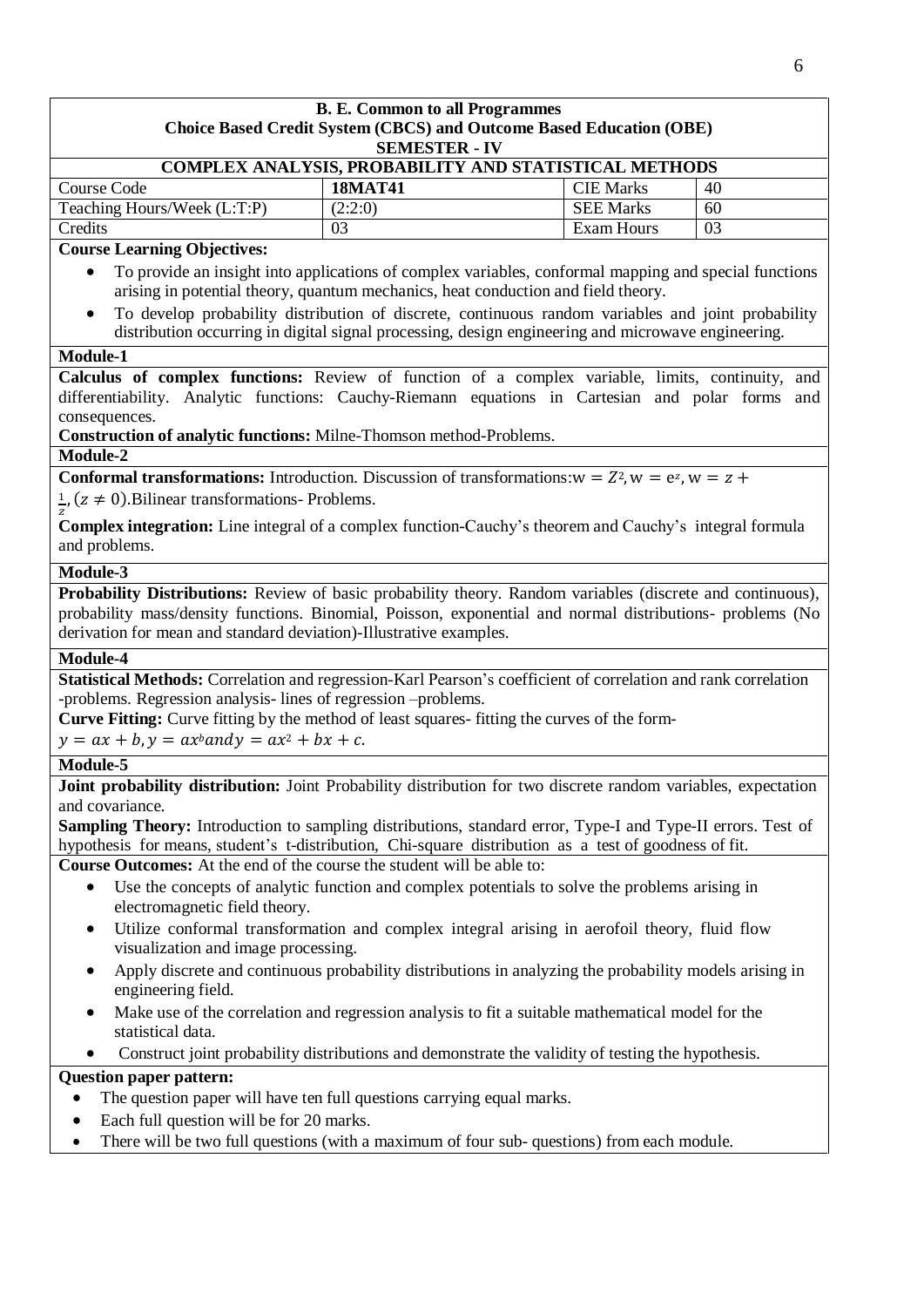| Sl. No.          | <b>Title of the Book</b>                                                                       | Name of the<br>Author/s            | Name of the<br><b>Publisher</b> | <b>Edition and Year</b>        |  |  |
|------------------|------------------------------------------------------------------------------------------------|------------------------------------|---------------------------------|--------------------------------|--|--|
| <b>Textbooks</b> |                                                                                                |                                    |                                 |                                |  |  |
| 1                | <b>Advanced Engineering</b><br><b>Mathematics</b>                                              | E. Kreyszig                        | John Wiley & Sons               | $10^{th}$ Edition, 2016        |  |  |
| $\overline{2}$   | <b>Higher Engineering</b><br>Mathematics                                                       | B. S. Grewal                       | Khanna Publishers               | 44 <sup>th</sup> Edition, 2017 |  |  |
| 3                | <b>Engineering Mathematics</b>                                                                 | Srimanta Pal et al                 | Oxford University<br>Press      | $3rd$ Edition, 2016            |  |  |
|                  | <b>Reference Books</b>                                                                         |                                    |                                 |                                |  |  |
|                  | <b>Advanced Engineering</b><br>Mathematics                                                     | C. Ray Wylie,<br>Louis C.Barrett   | McGraw-Hill                     | $6th$ Edition 1995             |  |  |
| $\overline{2}$   | <b>Introductory Methods of</b><br>Numerical Analysis                                           | S.S.Sastry                         | Prentice Hall of<br>India       | 4 <sup>th</sup> Edition 2010   |  |  |
| 3                | <b>Higher Engineering</b><br>Mathematics                                                       | B. V. Ramana                       | McGraw-Hill                     | $11th$ Edition, 2010           |  |  |
| $\overline{4}$   | A Text Book of Engineering<br>Mathematics                                                      | N. P. Bali and<br>Manish Goyal     | Laxmi Publications              | 2014                           |  |  |
| 5                | Advanced<br>Engineering<br>Mathematics                                                         | Chandrika Prasad<br>and Reena Garg | Khanna<br>Publishing,           | 2018                           |  |  |
|                  | <b>Web links and Video Lectures:</b>                                                           |                                    |                                 |                                |  |  |
|                  | http://nptel.ac.in/courses.php?disciplineID=111                                                |                                    |                                 |                                |  |  |
|                  | 2. http://www.class-central.com/subject/math(MOOCs)                                            |                                    |                                 |                                |  |  |
|                  | 3. http://academicearth.org/<br>$V/TU$ ENIG $\Lambda T$ DD $\Omega$ CD $\Lambda M$ UE $\Omega$ |                                    |                                 |                                |  |  |

4. VTU EDUSAT PROGRAMME - 20

 $\overline{\phantom{a}}$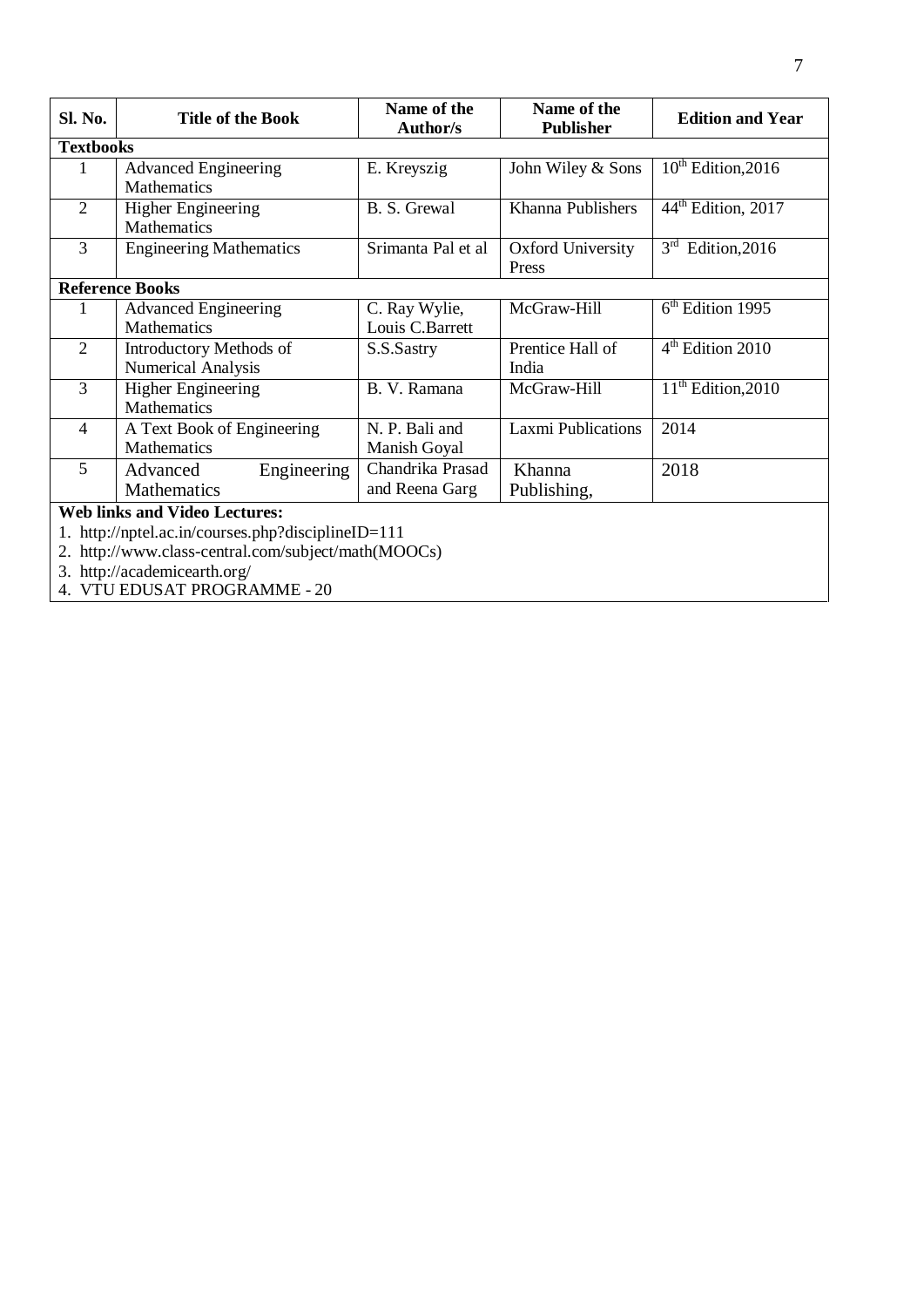#### **B. E. Common to all Programmes Outcome Based Education (OBE) and Choice Based Credit System (CBCS) SEMESTER - IV**

## **ADDITIONAL MATHEMATICS – II**

(Mandatory Learning Course: Common to All Programmes)

(A Bridge course for Lateral Entry students under Diploma quota to BE/B. Tech. programmes)

| Course Code                 | 18MATDIP41 | <b>CIE Marks</b> | 40             |
|-----------------------------|------------|------------------|----------------|
| Teaching Hours/Week (L:T:P) | (2:1:0)    | <b>SEE Marks</b> | 60             |
| Credits                     |            | Exam Hours       | 0 <sup>3</sup> |

### **Course Learning Objectives:**

- To provide essential concepts of linear algebra, second & higher order differential equations along with methods to solve them.
- To provide an insight into elementary probability theory and numerical methods.

### **Module-1**

**Linear Algebra:** Introduction - rank of matrix by elementary row operations - Echelon form. Consistency of system of linear equations - Gauss elimination method. Eigen values and Eigen vectors of a square matrix. Problems.

### **Module-2**

**Numerical Methods:** Finite differences. Interpolation/extrapolation using Newton's forward and backward difference formulae (Statements only)-problems. Solution of polynomial and transcendental equations – Newton-Raphson and Regula-Falsi methods (only formulae)- Illustrative examples. Numerical integration: Simpson's one third rule and Weddle's rule (without proof) Problems.

### **Module-3**

**Higher order ODE's:** Linear differential equations of second and higher order equations with constant coefficients. Homogeneous /non-homogeneous equations. Inverse differential operators*.[Particular Integral restricted to*  $R(x) = e^{ax}$ ,  $\sin ax / \cos ax$   $for$   $f(D)y = R(x)$ . ]

### **Module-4**

**Partial Differential Equations (PDE's):-** Formation of PDE's by elimination of arbitrary constants and functions. Solution of non-homogeneous PDE by direct integration. Homogeneous PDEs involving derivative with respect to one independent variable only.

### **Module-5**

**Probability:** Introduction. Sample space and events. Axioms of probability. Addition & multiplication theorems. Conditional probability, Bayes's theorem, problems.

**Course Outcomes:** At the end of the course the student will be able to:

CO1: Solve systems of linear equations using matrix algebra.

CO2: Apply the knowledge of numerical methods in modelling and solving engineering problems.

CO3: Make use of analytical methods to solve higher order differential equations.

CO4: Classify partial differential equations and solve them by exact methods.

CO5: Apply elementary probability theory and solve related problems.

### **Question paper pattern:**

- The question paper will have ten full questions carrying equal marks.
- Each full question will be for 20 marks.
- There will be two full questions (with a maximum of four sub- questions) from each module.
- Each full question will have sub- question covering all the topics under a module.
- The students will have to answer five full questions, selecting one full question from each module.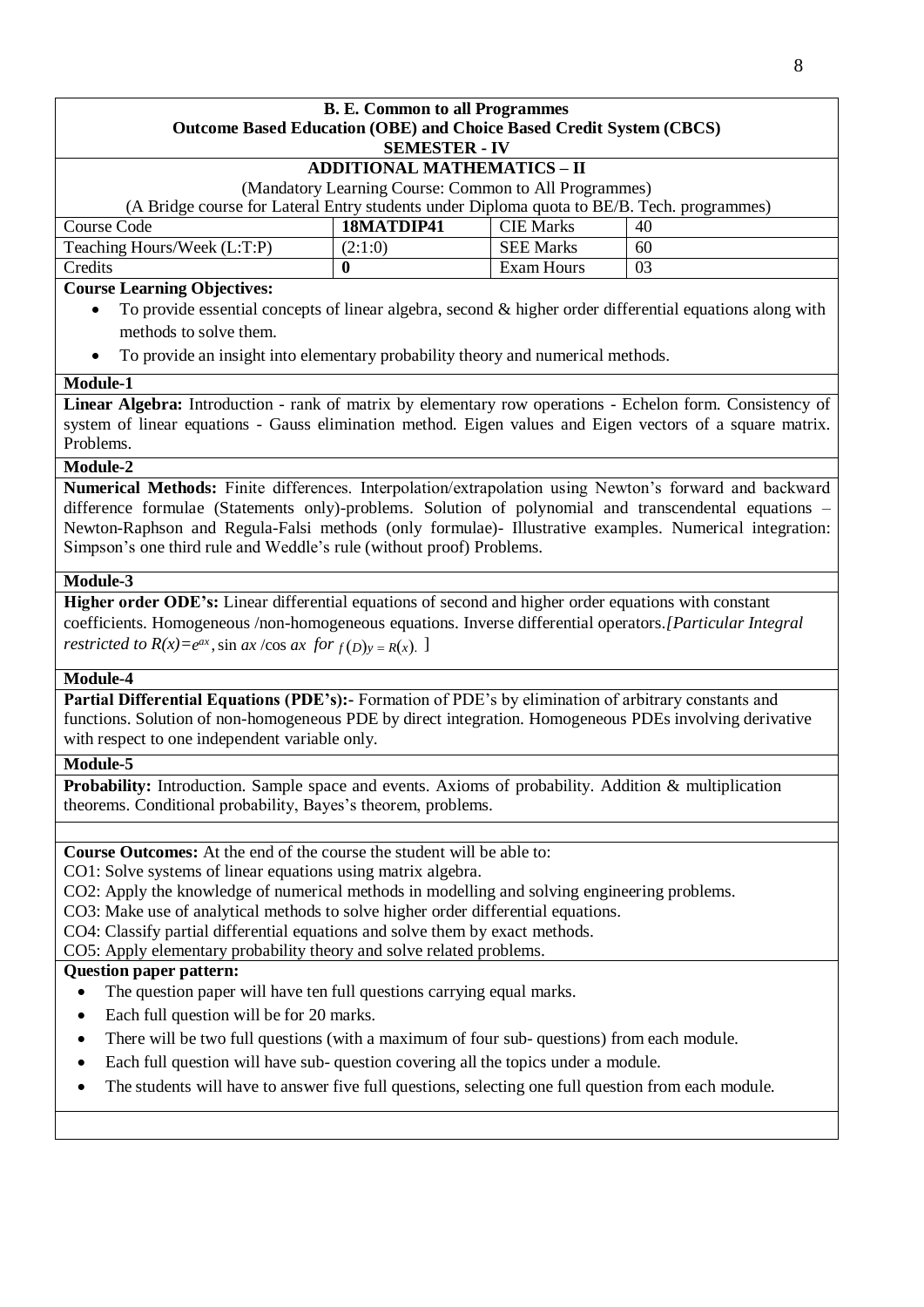| <b>Sl</b><br>N <sub>0</sub> | <b>Title of the Book</b>                          | Name of the<br>Author/s        | Name of the Publisher | <b>Edition and Year</b> |  |
|-----------------------------|---------------------------------------------------|--------------------------------|-----------------------|-------------------------|--|
| <b>Textbook</b>             |                                                   |                                |                       |                         |  |
|                             | <b>Higher Engineering Mathematics</b>             | <b>B.S.</b> Grewal             | Khanna Publishers     | $43rd$ Edition, 2015    |  |
|                             | <b>Reference Books</b>                            |                                |                       |                         |  |
| 1                           | <b>Advanced Engineering</b><br><b>Mathematics</b> | E. Kreyszig                    | John Wiley & Sons     | $10th$ Edition, 2015    |  |
| 2                           | <b>Engineering Mathematics</b>                    | N. P. Bali and<br>Manish Goyal | Laxmi Publishers      | 7th Edition, 2007       |  |
| 3                           | Engineering Mathematics Vol. I                    | Rohit Khurana                  | Cengage Learning      | $1st$ Edition, 2015     |  |
|                             |                                                   |                                |                       |                         |  |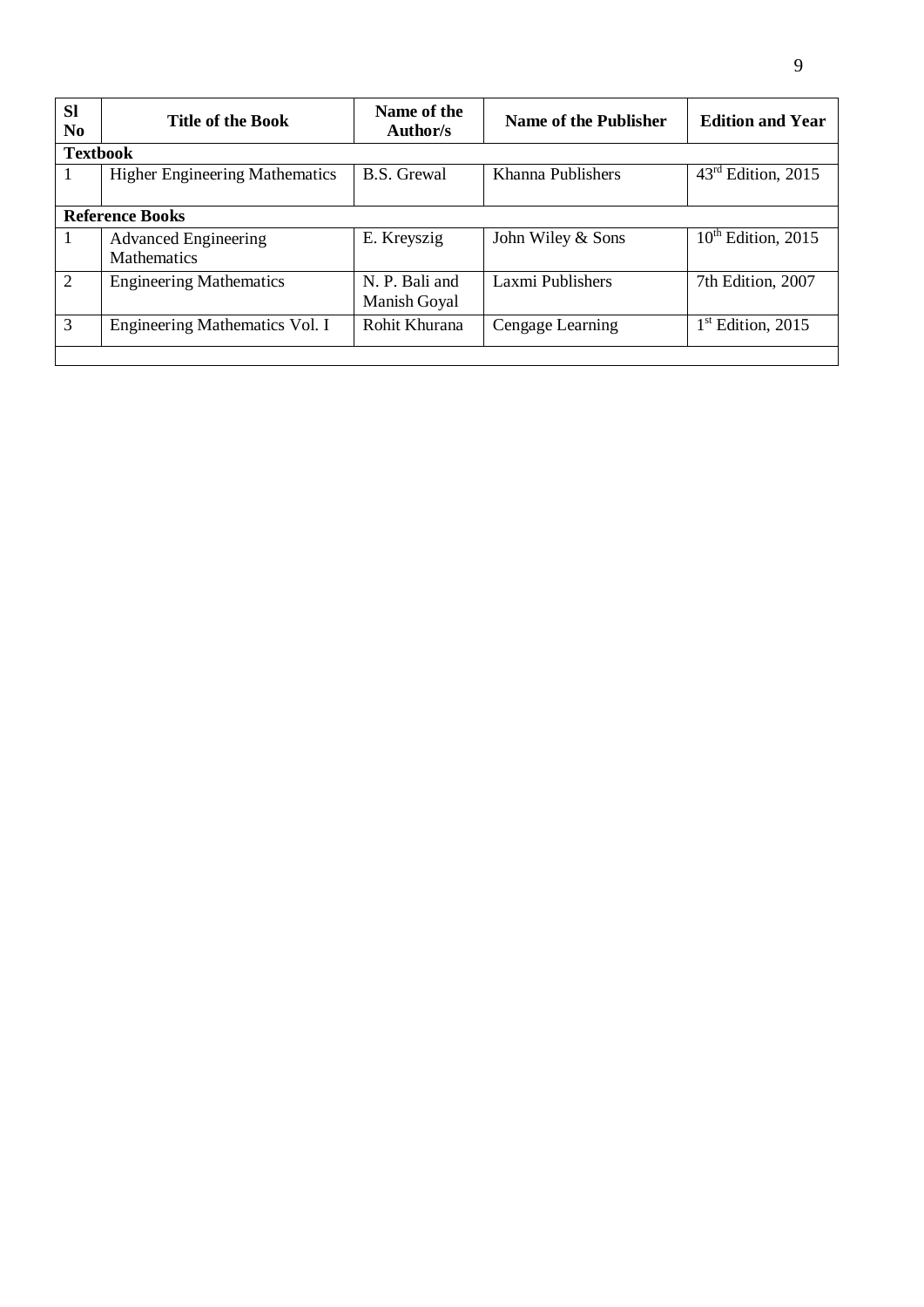# **OPEN ELECTIVE-A**

# **B.E (OPEN TO ALL PROGRAMMES OF ENGINERRING)**

| <b>Choice Based Credit System (CBCS) and Outcome Based Education (OBE)</b> |                      |                  |    |  |  |
|----------------------------------------------------------------------------|----------------------|------------------|----|--|--|
|                                                                            | <b>SEMESTER - VI</b> |                  |    |  |  |
| <b>OPEN ELECTIVE-A</b>                                                     |                      |                  |    |  |  |
| <b>LASER PHYSICS AND NON-LINEAR OPTICS (18PHY651)</b>                      |                      |                  |    |  |  |
| Course Code                                                                | 18PHY651             | <b>CIE Marks</b> | 40 |  |  |
| Teaching Hours/Week (L:T:P)                                                | (3:0:0)              | <b>SEE Marks</b> | 60 |  |  |
| Credits<br>Exam Hours<br>03<br>03                                          |                      |                  |    |  |  |
| <b>Course Learning Objectives:</b>                                         |                      |                  |    |  |  |

### **This course will**

- Enable the students to understand the mode of working of different types of Laser with relevant theoretical background
- Benefit to identify the applications of laser in various fields
- Support to learn the fundamentals of optical fiber materials and various fabrication methods Assist to recognize the relevance of NLO in Laser technology and learn its fundamentals

### **Module-1**

### **Theory of Vibrations and Resonance:**

Equation for simple harmonic motion, Differential equation for SHM, Free vibrations, natural frequency of vibration, Damped vibration, Analytical treatment of Damped vibration, Cases of Over damping, critical damping & Under damping, Forced Vibrations, Analytical treatment of forced vibrations, condition for resonance, sharpness of resonance, Applications of resonance: Takoma Bridge collapse, Laser cavity resonance. Numerical problems.

### **Module-2**

### **Laser:**

Review of basic principles, Types of Laser: Nd-YAG Laser, Liquid Laser, Dye Laser (Rhodamine 6-G), Chemical Laser (HF Laser), Qualitative discussion of Free electron Laser and X-ray Laser, Laser amplifiers. Numerical problems.

#### **Module-3**

### **Applications of Lasers:**

Defence applications: Laser range finder and Laser guided antitank missile,

Industrial applications: Data storage and Laser printing,

Research and development applications: Lithography, Laser cooling, Laser fusion and isotope separation.

Detection of pollutants in the atmosphere using laser (LIDAR)

Biomedical applications: Eye surgery, Endoscopy and Dentistry

### **Module-4**

### **Optical Fiber Communication:**

Review of basic principles of Optical fibers, fiber materials, fiber fabrication, Vapor-deposition methods, Fiber optic cables, optical fiber connections, joints and couplers, attenuation and dispersion in optical fibers, Industrial, medical and technological applications of optical fiber, Fiber optic sensors -Intensity modulated, phase modulated and polarization modulated sensors.

Numerical problems.

### **Module-5**

### **Nonlinear Optics:**

Relevance of Nonlinear optics in Laser technology, descriptions of nonlinear optical processes, formal definition of the nonlinear susceptibility, nonlinear susceptibility of a classical anharmonic oscillator, properties of the nonlinear susceptibility, time-domain description of optical nonlinearities, Mention of Kramers–Kronig relations in linear and nonlinear optics. The wave equation for nonlinear optical media, sum-frequency generation, second-harmonic generation, difference-frequency generation and parametric amplification¸ optical parametric oscillators.

Numerical problems.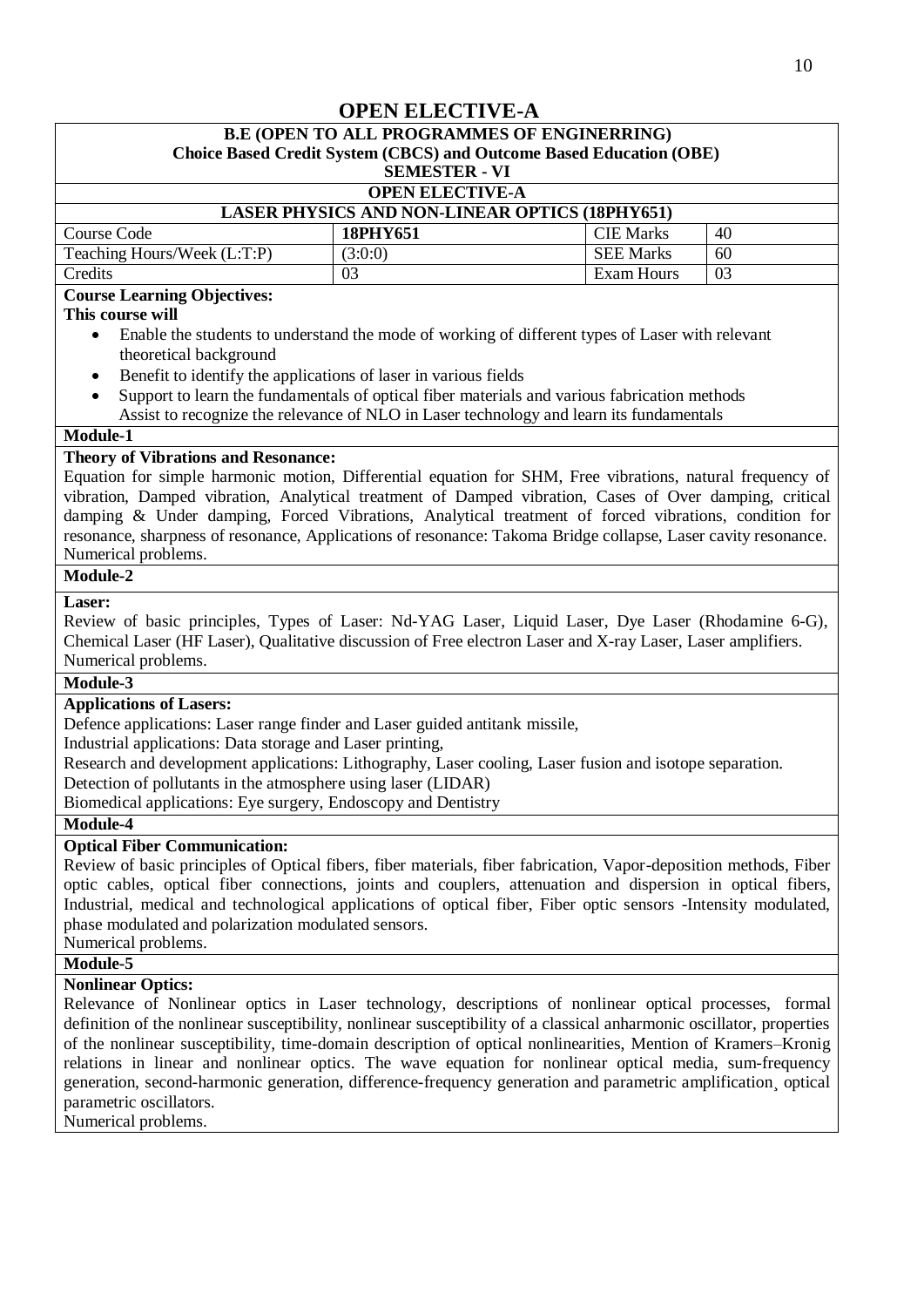**Course outcomes:** At the end of the course the student will be able to:

CO 1: Distinguish and analyze different types of vibrations.

- CO 2: Understand fabrication and working of different types of Lasers.
- CO 3: Learn the applications of Lasers in various fields.
- CO 4: Acquire the knowledge of optical fibers and their applications in sensor designing.

CO 5:Apprehend the basics of nonlinear optics phenomena through the fundamentals of quantum mechanics

# **Question paper pattern:**

The question paper will be set for 100 marks and the marks obtained by the student is reduced to 60

- The question paper will have ten full questions carrying equal marks.
- Each full question will be for 20 marks.
- There will be two full questions (with a maximum of four sub- questions) from each module.
- Each full question will have sub- question covering all the topics under a module.
- The students will have to answer five full questions, selecting one full question from each module.

| <b>SI</b><br>N <sub>0</sub> | <b>Title of the Book</b>              | Name of the Author/s              | Name of the<br><b>Publisher</b> | <b>Edition and Year</b> |  |  |  |
|-----------------------------|---------------------------------------|-----------------------------------|---------------------------------|-------------------------|--|--|--|
|                             | <b>Textbooks</b>                      |                                   |                                 |                         |  |  |  |
| $\mathbf{1}$                | <b>Engineering Physics</b>            | R. K. Gaur and S. L.<br>Gupta     | Dhanpath Rai and<br><b>Sons</b> | 2006                    |  |  |  |
| $\overline{2}$              | Lasers: Theory and<br>Applications    | K. Thyagarajan and<br>A.K. Ghatak | Springer                        | 1981                    |  |  |  |
|                             | <b>Reference Books</b>                |                                   |                                 |                         |  |  |  |
| $\overline{3}$              | Laser and Fundamentals                | W. T. Silfvast                    | Cambridge University<br>Press   | 2004                    |  |  |  |
| $\overline{4}$              | <b>Essentials of Nonlinear optics</b> | Y.G.S. Murthy and C.<br>Vijayan   | <b>Wiley Publications</b>       | 2012                    |  |  |  |
| 5                           | Lasers and Nonlinear optics           | B. B. Laud                        | John Wiley & Sons<br>Inc        | 2014                    |  |  |  |
|                             |                                       |                                   |                                 |                         |  |  |  |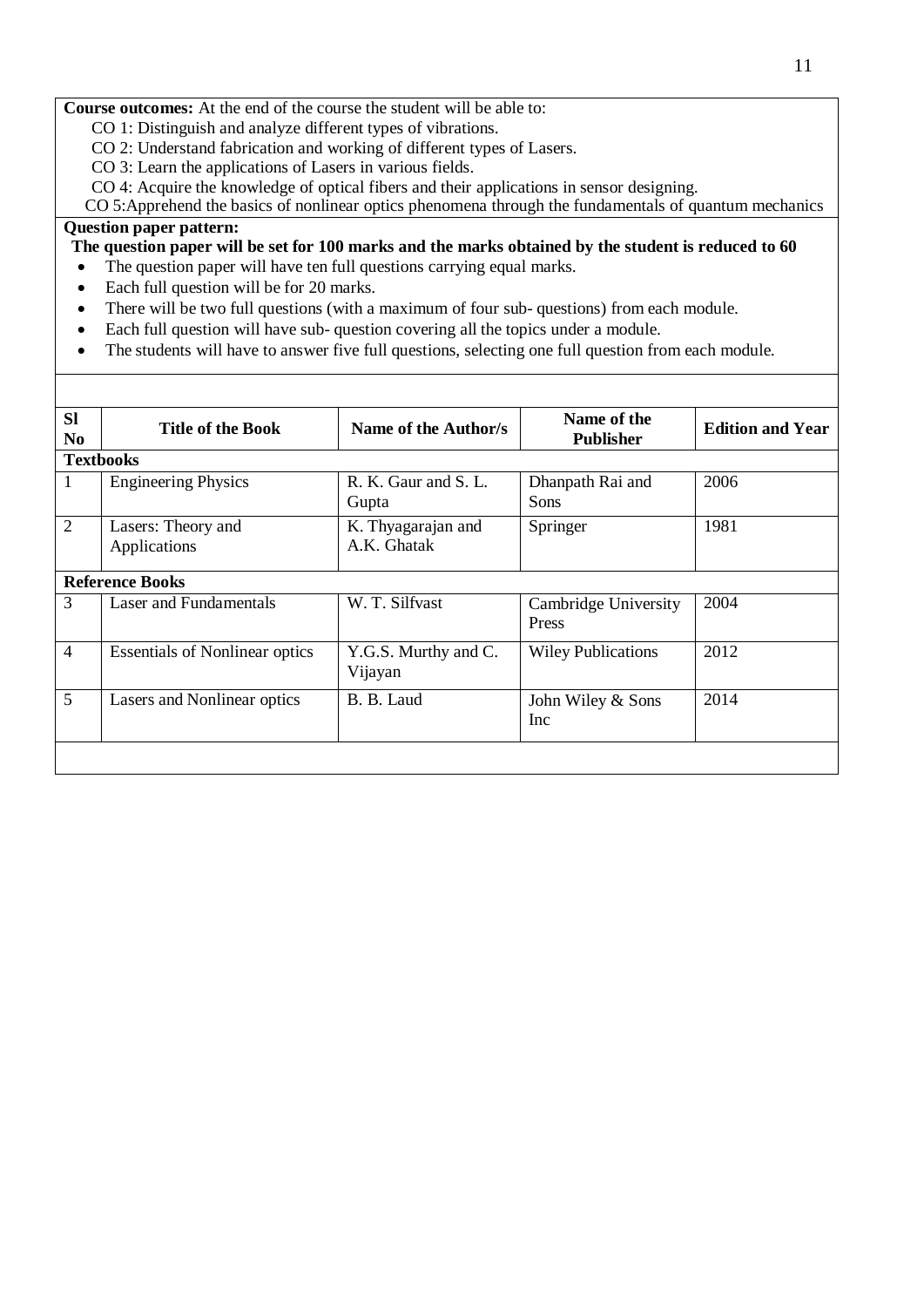#### **B.E (OPEN TO ALL PROGRAMMES OF ENGINERRING)** 12 **Choice Based Credit System (CBCS) and Outcome Based Education (OBE) SEMESTER - VI**

### **OPEN ELECTIVE-A**

| <b>APPLIED CHEMISTRY FOR ENGINEERS</b> |                 |                  |    |  |
|----------------------------------------|-----------------|------------------|----|--|
| Course Code                            | <b>18CHE652</b> | <b>CIE</b> Marks | 40 |  |
| Teaching Hours/Week (L:T:P)            | (3:0:0)         | <b>SEE Marks</b> | 60 |  |
| Credits                                | 03              | Exam Hours       |    |  |

### **Course Learning Objectives:**

 This course will explore applications of chemistry which includes polymers, surfactants, nanomaterials, environmental and green chemistry, biomolecules and analytical techniques.

### **Module-1**

**Polymers**: Introduction, types of polymerisation. Mechanism of polymerization of ethylene. Molecular weight, numerical problems. Glass transition temperature – Crystallinity, melting point. Viscoelasticity. Elastomersstructure, applications and curing. Conducting polymers and applications. Solubility of polymers. Fabrication and moulding of polymers. Synthesis, properties and uses of PVC, PMMA. Resins: Synthesis, properties and uses of urea - formaldehyde and phenol - formaldehyde. Composites: types and applications. Metallic and nonmetallic fillers.

### **Module-2**

**Surfactants and Lubricants:** Methods of preparation, cleaning mechanism. Critical micelle concentration and its determination. Hydrophobic and hydrophilic interactions. Micelles and reverse micelles. Detergents. Fricohesity of surfactants. Lubricants-physical and chemical properties, types and mechanism of lubrication. Additives of lubricants and freezing points of lubricants.

**Corrosion:** Thermodynamic overview of electrochemical processes. Reversible and irreversible cells. Chemical and electrochemical corrosion and mechanism of corrosion. Factors affecting corrosion. Protection of corrosion and practical problems of corrosion.

### **Module-3**

**Nanomaterials**: Introduction to nanomaterials. Properties and applications of fullerenes, fullerols, carbon nanotubes and nanowires. Synthesis-top down and bottom up approaches. Nanoelectronics. Applications of nanomaterials in catalysis, telecommunication and medicine.

**Metals and Alloys:** Phase rule and applications of one, two and multi-component systems. Iron-carbon phase diagram. Types of alloys, carbon steel, alloy steel, alloys of Cu, Al, Pb.

### **Module-4**

**Environmental and Green Chemistry**: Air, water and noise pollution. Optimum levels of pollution. Significance and determination of COD and BOD. Solid waste treatment of collection of NKP. Greenhouse effect/global warming. e-Waste. Radioactive pollution. Applications of green chemistry and green technology. Concept of atomic and molecular economy and its use in green chemistry.

**Modern Analytical Techniques**: Mass spectrometry. Thermal analysis. Electron microscopy, scanning tunneling microscope and atomic force microscope. Sensors. Lab-on-a-chip.

### **Module-5**

E**nergy Science:** Petroleum refining, liquid fuels, anti-knock agents. Cracking of oils. Limitations of fossil fuels. Alternative and non-conventional sources of energy – solar, wind, geo, hydro-power and biomass. Advantages and disadvantages. Nuclear energy, reactors and nuclear waste disposal. Safety measures for nuclear reactors.

### **Course Outcomes: At the end of the course, students are able to:**

CO1: Apply the principles of Polymer Chemistry in industrial applications.

CO2: Understand the structures of different types of molecules in lubrication and corrosion

CO3: Distinguish between nanomaterials, metals and alloys.

CO4: Use classical methods of gravimetric and volumetric analysis through analytical techniques.

CO5: Apprehend the need of non-conventional energy sources.

### **Question paper pattern:**

**Note:- The SEE question paper will be set for 100 marks and the marks scored by the student will be proportionately reduced to 60.**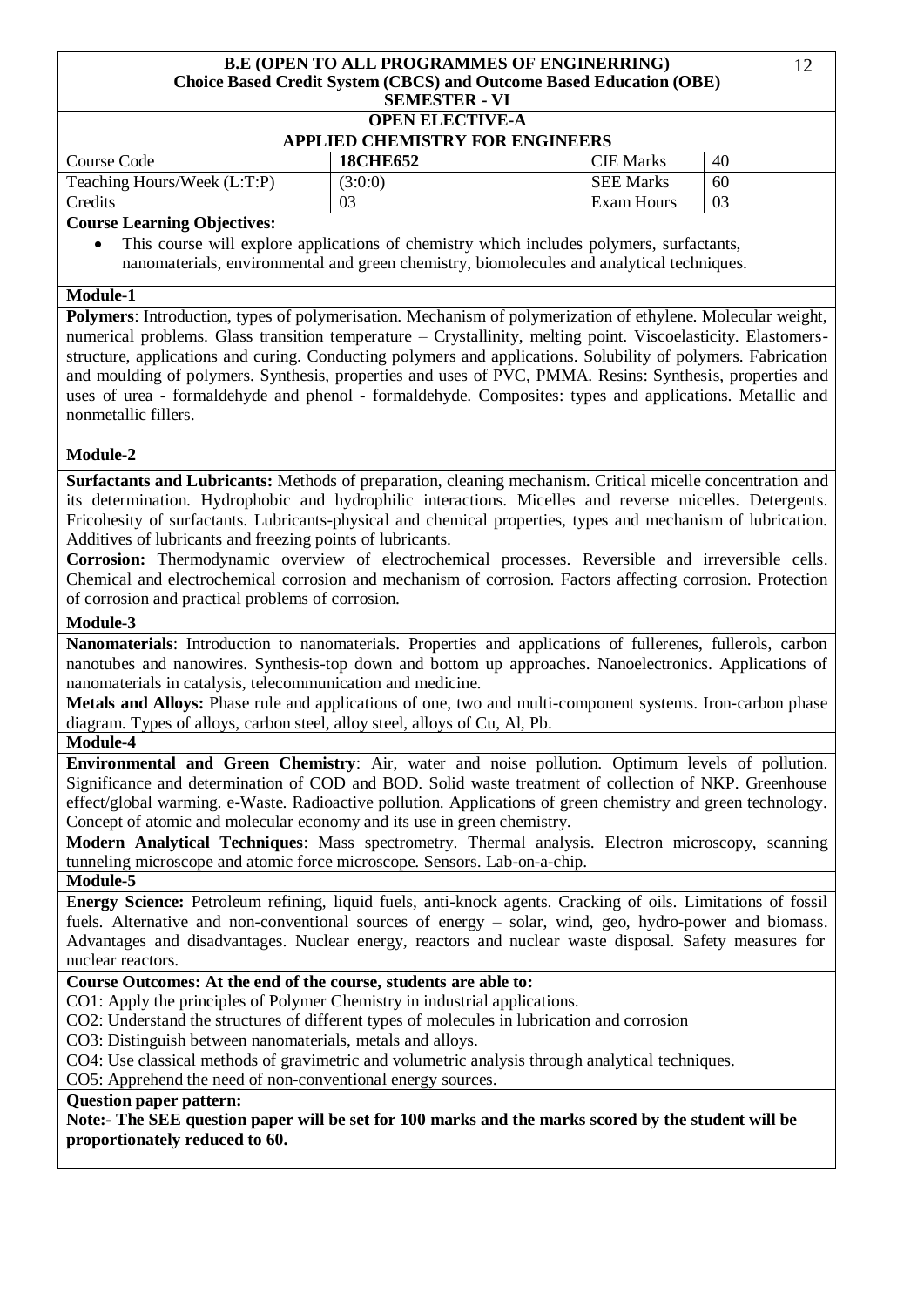- The question paper will have **ten** full questions carrying equal marks.
- Each full question carries **20** marks.
- There will be **two** full questions (with a **maximum** of **three** sub questions) from each module.
- Each full question will have sub question covering all the topics under a module.

The students will have to answer **five** full questions, selecting **one** full question from each module

| Sl. No                 | <b>Title of the Book</b>                 | Name of the Author/s        | Name of the<br><b>Publisher</b>         | <b>Edition</b><br>and Year |
|------------------------|------------------------------------------|-----------------------------|-----------------------------------------|----------------------------|
| <b>Textbooks</b>       |                                          |                             |                                         |                            |
|                        | Introduction to Nano Science             | S. M. Lindsay               | Oxford                                  | 2009                       |
| 2                      | A Textbook of Engineering<br>Chemistry   | Shashi Chawla               | Dhanpat Rai & CO                        | 2013                       |
| <b>Reference Books</b> |                                          |                             |                                         |                            |
| 3                      | <b>Engineering Chemistry</b>             | P. C Jain and M. Jai        | Dhanpat Rai & CO                        | 2013                       |
| $\overline{4}$         | <b>Advanced Polymer Chemistry</b>        | M. Chanda                   | New York:<br>Marcel Dekker              | 2000                       |
| 5                      | A Textbook of Environmental<br>Chemistry | O. D. Tyagi and M.<br>Mehra | Anmol<br><b>Publications Pyt</b><br>Ltd | 1990                       |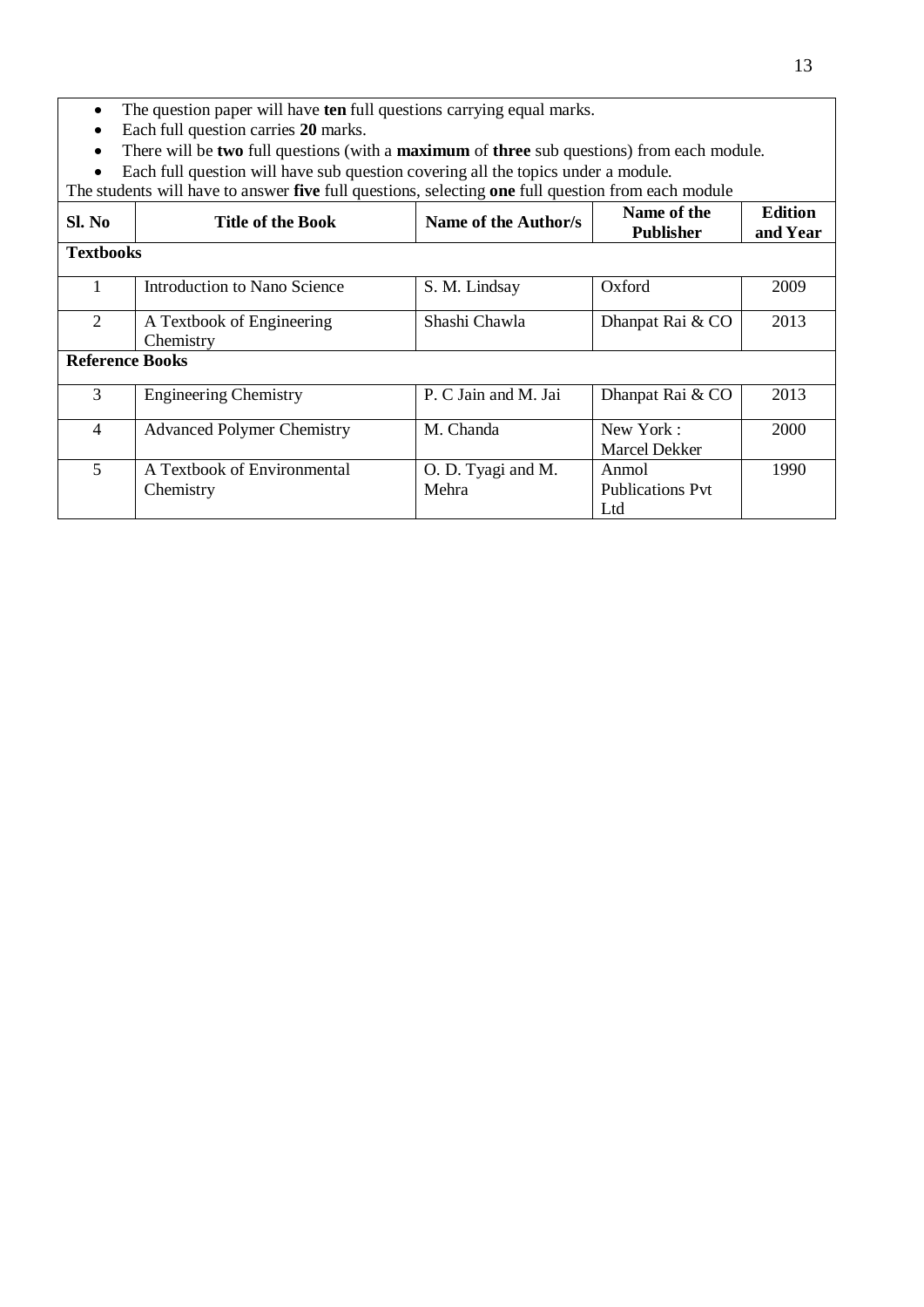### **B.E (OPEN TO ALL PROGRAMMES OF ENGINERRING) Choice Based Credit System (CBCS) and Outcome Based Education (OBE) SEMESTER - VI OPEN ELECTIVE-A ADVANCED LINEAR ALGEBRA** Course Code **18MAT653** CIE Marks 40 Teaching Hours/Week  $(L:T.P)$  (3:0:0) SEE Marks 60 **Credits 3 Exam Hours** 1 **3 Course Learning Objectives:** • To familiarize the important tools of linear algebra, that are essential in all branches of engineering. • To develop the knowledge/skills of linear transformation and decomposition techniques in a comprehensive manner. **Module-1 Linear Equations:** Consistent and inconsistent systems and its solution sets; LU-decomposition. **Vector Spaces:** Vector spaces; subspaces; Linearly independent and dependent vectors; Bases and dimension; coordinate vectors; computations concerning subspaces-Illustrative examples. **Module-2 Linear Transformations:** Linear transformations; algebra of transformations**;** representation of transformations by matrices; linear functional; Non singular Linear transformations**;** inverse of a linear transformation; Problems on Rank-Nullity theorem. **Module-3 Inner Product Spaces:** Inner products; inner product spaces; orthogonal sets and orthogonal projections; Gram-Schmidt orthogonalization process; QR- decomposition. **Module-4 Introduction to Spectral Theory:** Eigen values and eigenvectors; Diagonalization; quadratic Forms, constrained optimization; Singular value decomposition. **Module-5 Engineering Applications:** i) Graphs and Networks (Article No:10.1, P.No:452-461, Text No. 2). ii) Matrices in Engineering (Article No:10.2, P.No:462-473, Text No. 2). iii) Computer Graphics.(Article No:10.9, P.No:596-602, Ref No. 3). **Course outcomes:** At the end of the course the student will be able to: **CO1:** Analyze whether a system is consistent or inconsistent, its solution is unique or infinite and find bases and dimension of vector spaces required in network analysis. **CO2**: Linearly transform the system from one dimension to another in matrix form ,required to analyze image processing problems. **CO3**: Compute orthogonal and orthonormal basis vectors required to analyze image and signal processing problems. **CO4**: Apply techniques of constrained optimization and singular value decomposition for problems arising in control system analysis, signals and systems. **CO5**: Apply linear algebraic tools to analyze problems in graphs and networks problems, computer graphics. **Question paper pattern:** The question paper will have ten full questions carrying equal marks. • Each full question will be for 20 marks. There will be two full questions (with a maximum of four sub- questions) from each module. Each full question will have sub- question covering all the topics under a module. • The students will have to answer five full questions, selecting one full question from each module. **Sl**  $\begin{array}{c|c|c|c} \hline \textbf{N} & \textbf{N} & \textbf{N} \\ \hline \textbf{N} & \textbf{N} & \textbf{N} \\ \hline \textbf{N} & \textbf{N} & \textbf{N} \\ \hline \end{array}$ **Author/s Name of the Publisher Edition and Year Textbook/s**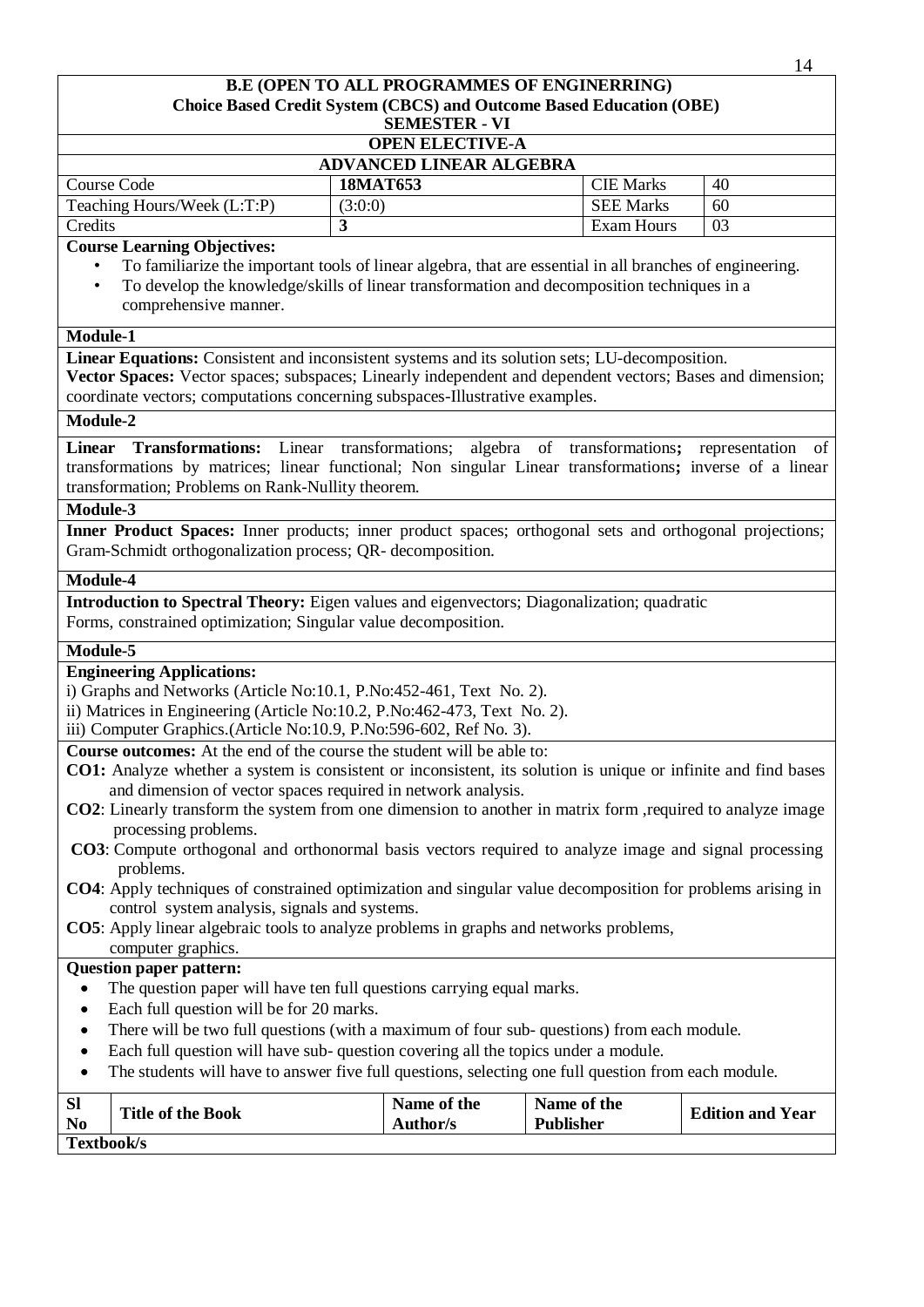| $\mathbf{1}$   | Linear Algebra and its Applications                        | David C. Lay                            | Cambridge<br><b>University Press</b>                  | $3rd$ Edition, 2017.              |
|----------------|------------------------------------------------------------|-----------------------------------------|-------------------------------------------------------|-----------------------------------|
| 2              | Introduction to Linear Algebra                             | Gilbert Strang                          | Wellesley-<br><b>Cambridge Press</b>                  | 5 <sup>th</sup><br>Edition, 2016. |
|                | <b>Reference Books</b>                                     |                                         |                                                       |                                   |
| 3              | Introductory Linear Algebra with<br>Applications           | Bernard Kolman<br>and David R. Hill     | <b>Pearson Education</b><br>(Asia) Pvt. Ltd           | $7th$ Edition, 2003               |
| $\overline{4}$ | Linear Algebra                                             | Kenneth Hoffman<br>and Ray Kunze        | <b>Pearson Education</b><br>(Asia) Pte. Ltd,<br>2004. | $2nd$ Edition, 2004               |
| $\overline{5}$ | Elementary Linear Algebra -<br><b>Applications Version</b> | <b>Howard Anton</b><br>and Chris Rorres | <b>Wiley</b> , 2014                                   | $11th$ Edition, 2014              |
|                |                                                            |                                         |                                                       |                                   |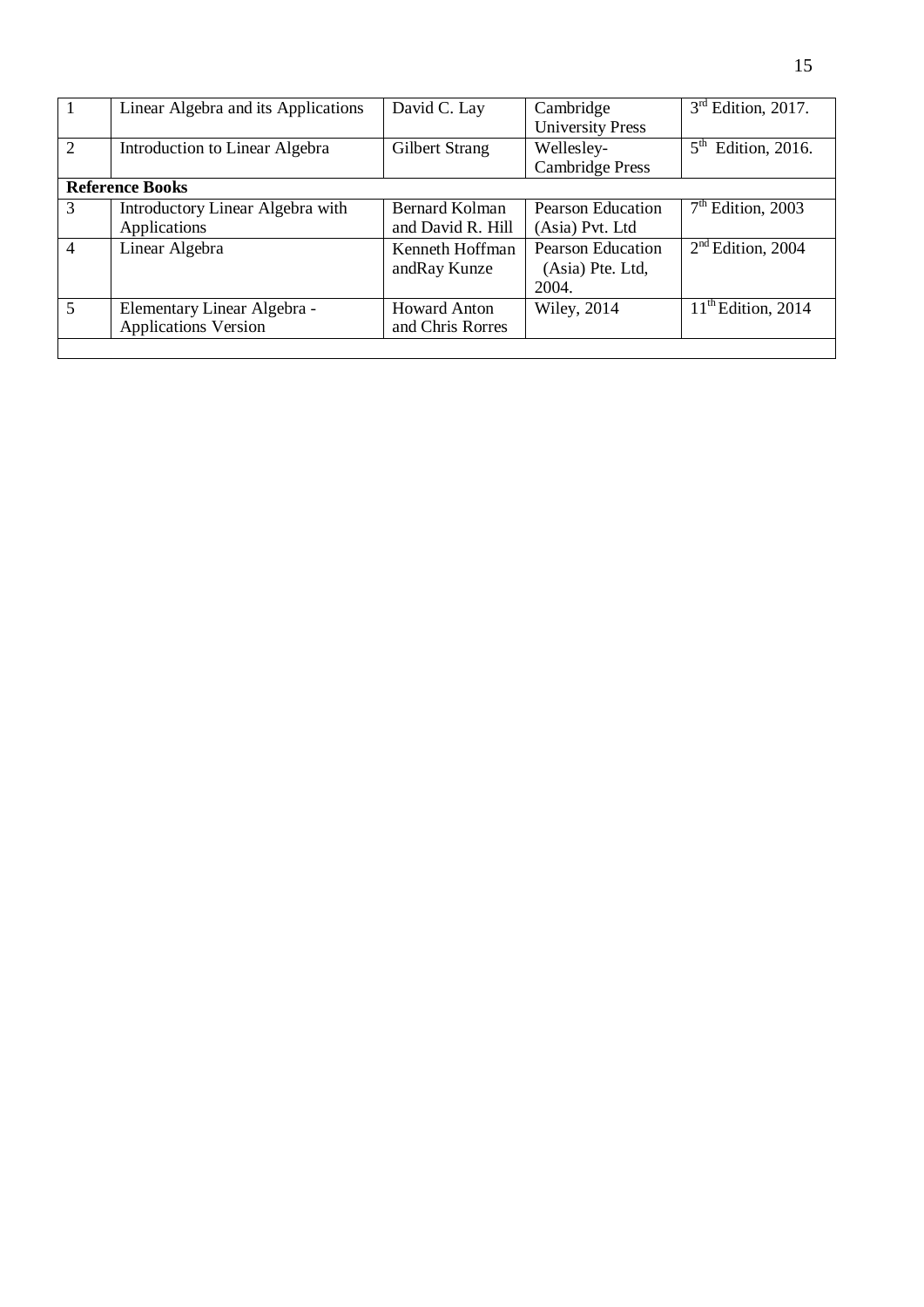### **B.E (OPEN TO ALL PROGRAMMES OF ENGINERRING) Choice Based Credit System (CBCS) and Outcome Based Education (OBE) SEMESTER - VII OPEN ELECTIVE - B**

| <b>ADVANCED PHYSICS FOR ENGINEERS (18PHY751)</b> |          |                  |    |  |
|--------------------------------------------------|----------|------------------|----|--|
| Course Code                                      | 18PHY751 | <b>CIE Marks</b> | 40 |  |
| Teaching Hours/Week (L:T:P)                      | (3:0:0)  | <b>SEE Marks</b> | 60 |  |
| Credits                                          | 03       | Exam Hours       | 03 |  |

### **Course Learning Objectives:**

This course will Enable the students to

- Learn Quantum mechanics, Raman spectroscopy and its theoretical background with applications
- Explore the fundamentals of Quantum computation
- Recognize Nuclear and environmental hazards with their implications
- Understand Special theory of relativity and its relevance in latest applications

### **Module-1**

### **Raman Spectroscopy:**

Scattering of light, Coherent and incoherent scattering with examples. Raman effect, Stoke's and anti Stoke's lines, Characteristics of Raman spectra, Experimental study of Raman effect, Classical and Quantum theory of Raman effect.

Different energy levels in molecules, Mention of the expression for vibrational energy and rotational energy of a diatomic molecule, Rotational and Vibrational Raman spectra (qualitative)

Applications of Raman spectroscopy (qualitative), Detailed discussion of role of Raman spectroscopy in Forensic science, Environmental studies and Industrial applications, Numerical Problems

### **Module-2**

### **Quantum Mechanics**:

Operator formalism of Schrodinger equation (time dependent Schrodinger equation- Hamiltonian), Expectation values, Applications of Schrodinger's equation: Step potential - Determination of reflection and transmission coefficients when the energy of incident particles is (i) greater than the height of step potential (E  $>$  Vo) (ii) less than the height of step potential (E<V<sub>0</sub>). Rectangular potential barrier, Barrier penetration and quantum mechanical tunnelling, Tunnelling probability (T), Applications of tunnelling: Scanning Tunnelling microscope (STM), Alpha decay, Tunnel diode.

quantum structures, comparison with normal structures and quantum structure.

### **Module-3**

### **Quantum Computing:**

Introduction to quantum computation, Classical information and quantum information, Moore's law, Maxwell's demon and Szilard's simplified model, Landauer's principle, Idea of reversibility, Superposition in quantum computation with examples (Qualitative), Concept of Qubit, Properties of Qubit-vector representations in qubit states, Superposed spin states of electron, Quantum amplitudes, rotations, Hadamord transformation, Toffoli gate, Examples of quantum computing through NMR system, Difference between classical and quantum computing.

### **Module-4**

### **Environmental and Nuclear Hazards:**

**Environmental Hazards:** Regions of atmosphere based on vertical temperature profile, Tropospheric greenhouse gases-  $O_3$ , NO, NO<sub>2</sub>, CO, CO<sub>2</sub>, CH<sub>4</sub> and non CH<sub>4</sub>, atmospheric aerosol particles, role of trace gases and aerosols in atmospheric energy balance. Effect of anthropogenic activities on trace gases and aerosols, surface warming, climate change, stratospheric ozone, effect of CFC's on stratospheric ozone, ozone hole.

**Nuclear Hazards:** Radiation: Ionizing radiation and its effects, Mutation: Genetic load, mutation rates, Background radiation, Units of radiation: Roentgen and rad, Relative biological effectiveness (RBE), Roentgen equivalent man (REM), Man-made radiation: X-Rays, Nuclear radiation, Radiation sickness, Absorption of radiation by biological beings. Numerical Problems.

**Module-5**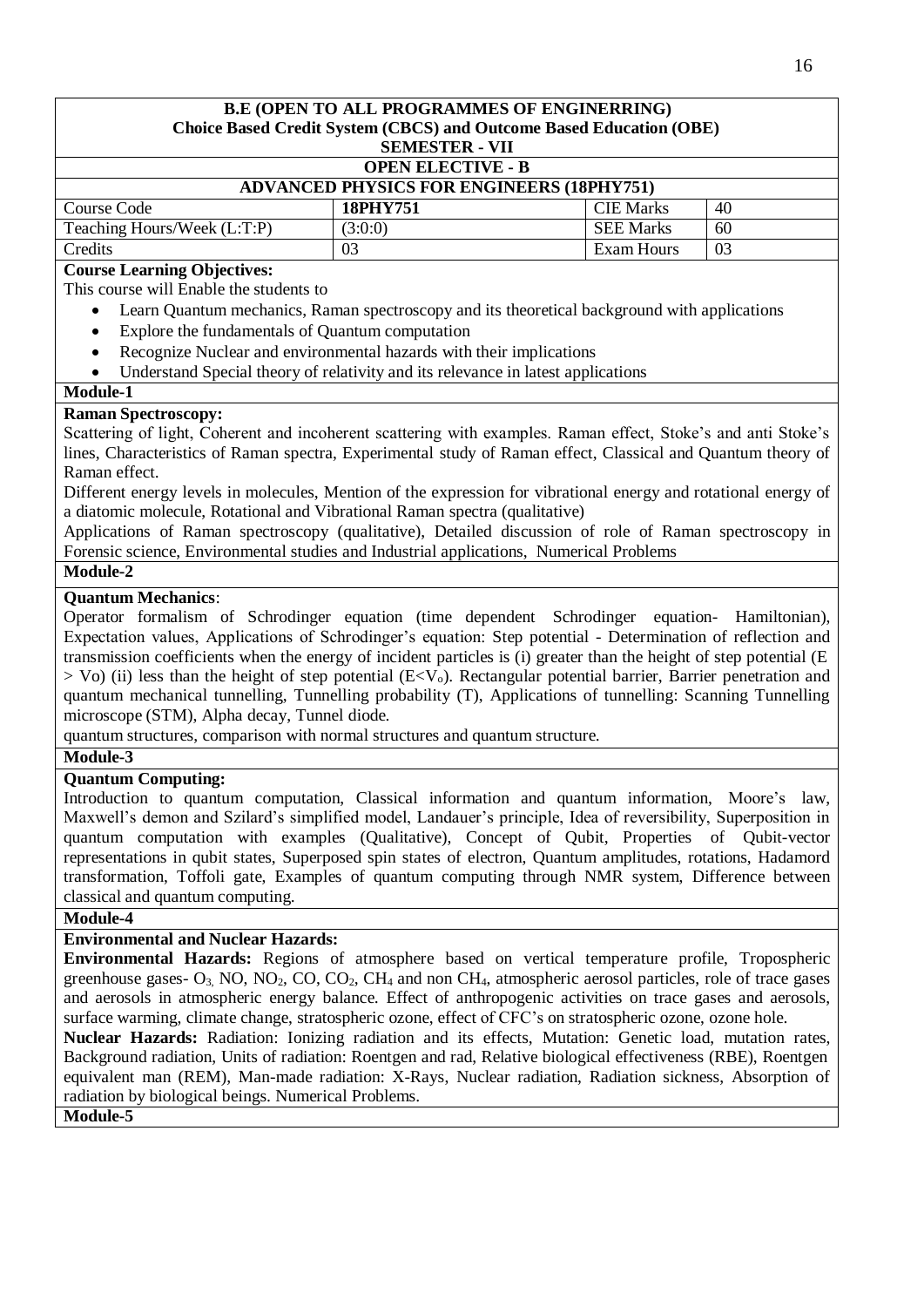### **Special Theory of Relativity:**

Frames of reference, Galilean transformations, Michelson and Morley experiment-significance of negative result of the experiment, Postulates of Einstein's theory of relativity, Lorentz transformation equation -space and time, Length contraction and time dilation, Velocity addition theorem. Relativistic expression for variation of mass with velocity, mass with energy of a particle in terms of momentum. Equivalence of mass and energy, Relevance of special theory of relativity in GPS. Numerical Problems**.**

**Course Outcomes:** At the end of the course the student will be able to:

- CO 1. Apply the concept of Raman spectroscopy to various fields including medicine.
- CO 2: Utilize the principles of quantum mechanics in tunnelling problems.
- CO 3: Understand the developments in modern computing.
- CO 4: Identify the basic environmental and nuclear hazards.
- CO 5: Distinguish between relativistic and non-relativistic motion and its relevance to terrestrial communication

#### **Question paper pattern:**

### The question paper will be set for 100 marks and the marks obtained by the student is reduced to 60

- The question paper will have ten full questions carrying equal marks.
- Each full question will be for 20 marks.
- There will be two full questions (with a maximum of four sub- questions) from each module.
- Each full question will have sub- question covering all the topics under a module.
- The students will have to answer five full questions, selecting one full question from each module.

| <b>SI</b><br>N <sub>0</sub> | <b>Title of the Book</b>                                     | Name of the<br>Author/s              | Name of the Publisher             | <b>Edition and Year</b> |  |  |
|-----------------------------|--------------------------------------------------------------|--------------------------------------|-----------------------------------|-------------------------|--|--|
|                             | <b>Textbooks</b>                                             |                                      |                                   |                         |  |  |
| 1                           | Concepts of Modern physics                                   | <b>Arthur Beiser</b>                 | McGraw-Hill Publishing            | 2006                    |  |  |
| 2                           | <b>Fundamentals of Molecular</b><br>Spectroscopy             | Colin N.<br>Banwell and<br>Elaine M. | McGraw-Hill Publishing            | 2006                    |  |  |
| <b>Reference Books</b>      |                                                              |                                      |                                   |                         |  |  |
| 3                           | Spectroscopy                                                 | H. Kaur                              | Pragati Prakashan, Meerut.        | 2011                    |  |  |
| $\overline{4}$              | Quantum computation and<br>quantum information               | M.A. Nielsen<br>and I.L. Chuang      | <b>Cambridge University Press</b> | 2012                    |  |  |
| $\overline{5}$              | Chemistry and Physics of Air<br>pollution and climate change | John. H.<br>Seinfield                | Wiley                             | 2011                    |  |  |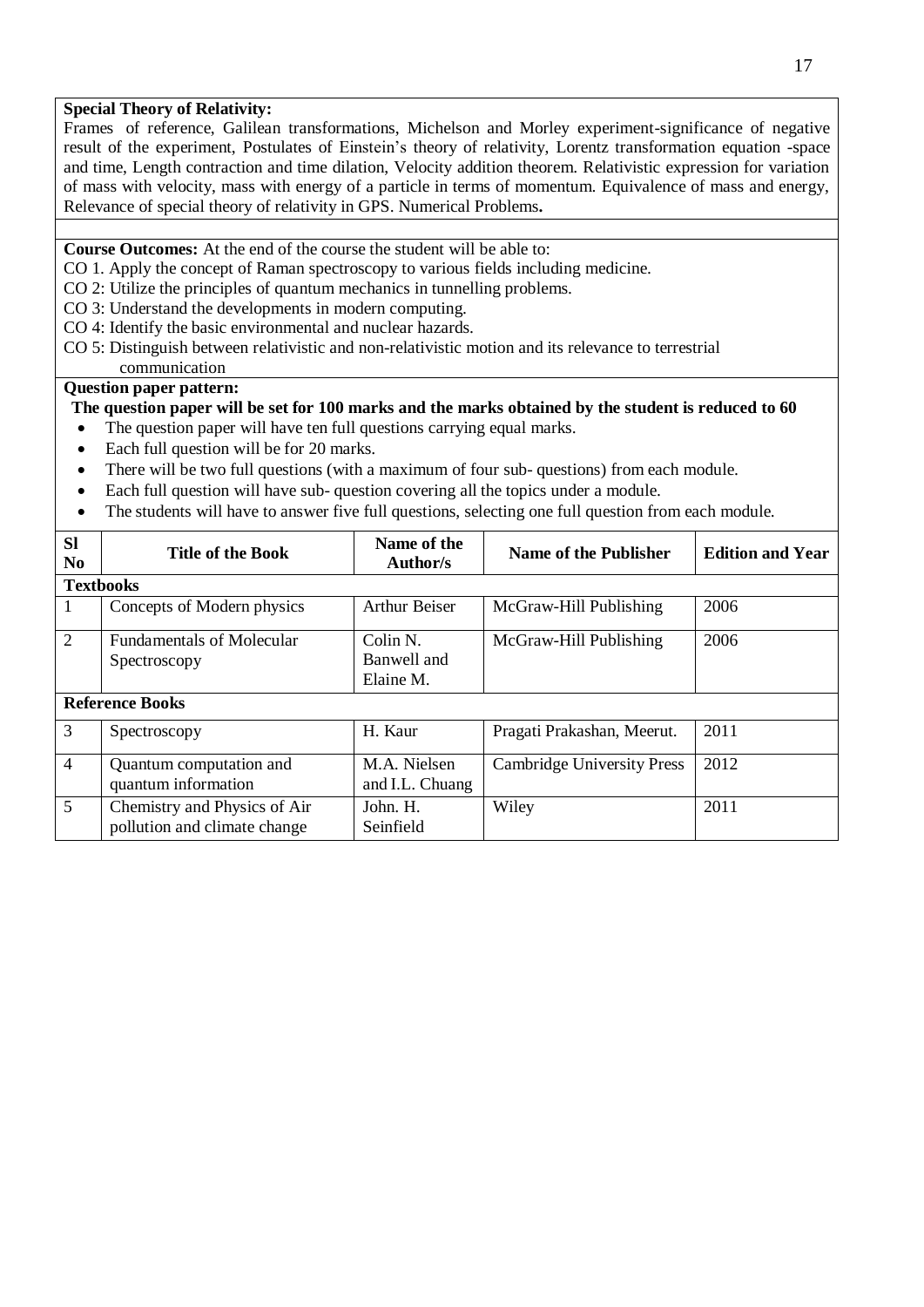| <b>B.E (OPEN TO ALL PROGRAMMES OF ENGINERRING)</b>                                                                  |                                                                                                          |                   |    |  |
|---------------------------------------------------------------------------------------------------------------------|----------------------------------------------------------------------------------------------------------|-------------------|----|--|
| Choice Based Credit System (CBCS) and Outcome Based Education (OBE)<br><b>SEMESTER - VII</b>                        |                                                                                                          |                   |    |  |
|                                                                                                                     | <b>OPEN ELECTIVE-B</b>                                                                                   |                   |    |  |
|                                                                                                                     | <b>ADVANCED POLYMER CHEMISTRY FOR ENGINEERS</b>                                                          |                   |    |  |
| Course Code                                                                                                         | <b>18CHE752</b>                                                                                          | <b>CIE Marks</b>  | 40 |  |
| Teaching Hours/Week (L:T:P)                                                                                         | (3:0:0)                                                                                                  | <b>SEE Marks</b>  | 60 |  |
| Credits                                                                                                             | 03                                                                                                       | <b>Exam Hours</b> | 03 |  |
| <b>Course Learning Objectives: This course</b>                                                                      |                                                                                                          |                   |    |  |
|                                                                                                                     | Introduce the concepts of polymer science to investigate the synthesis, physical properties and kinetics |                   |    |  |
| of polymers.                                                                                                        |                                                                                                          |                   |    |  |
|                                                                                                                     | Explore the conformations and transitions using thermodynamic equilibrium and kinetics.                  |                   |    |  |
| Module-1                                                                                                            |                                                                                                          |                   |    |  |
| Introduction to polymers: Definitions, origin, classification of Polymers; molecular weight (MW),                   |                                                                                                          |                   |    |  |
| Determination of molecular weight - methods for measuring number average, weight average, viscosity                 |                                                                                                          |                   |    |  |
| average MW; gel permeation chromatography; spectroscopic techniques to determine chemical composition               |                                                                                                          |                   |    |  |
| and molecular microstructure. Colligative properties, osmotic pressure, light scattering, refractive index,         |                                                                                                          |                   |    |  |
| viscosity, small angle X-ray scattering.                                                                            |                                                                                                          |                   |    |  |
| Module-2                                                                                                            |                                                                                                          |                   |    |  |
| Mechanism and kinetics of polymerization: Step-Growth Polymerization: Reactivity of functional groups;              |                                                                                                          |                   |    |  |
| kinetics; molecular weight in open and closed system cyclisation vs. linear polymerization, cross-linking and       |                                                                                                          |                   |    |  |
| gel point; process condition. Free radical Polymerization: Nature of chain polymerization and comparison of         |                                                                                                          |                   |    |  |
| step polymerization; radical and ionic polymerizations; kinetics of chain polymerization; chain transfer,           |                                                                                                          |                   |    |  |
| inhibition, retardation, auto-acceleration; energetic characteristics; techniques of radical polymerization - bulk, |                                                                                                          |                   |    |  |
| solution, emulsion and suspension polymerization.                                                                   |                                                                                                          |                   |    |  |
|                                                                                                                     |                                                                                                          |                   |    |  |
|                                                                                                                     |                                                                                                          |                   |    |  |
| Module-3                                                                                                            |                                                                                                          |                   |    |  |
| Ionic Polymerization and Biopolymers: Propagation and termination of cationic polymerization, anionic and           |                                                                                                          |                   |    |  |
| ring opening polymerization, active polycarbanions. Copolymerization: types of copolymers, copolymer                |                                                                                                          |                   |    |  |
| compositions, reactivity ratio; radical and ionic co-polymerizations; Block and Graft copolymer synthesis,          |                                                                                                          |                   |    |  |
| examples. Chemistry and synthesis of bio polymers, industrial applications. Production of smart polymers with       |                                                                                                          |                   |    |  |
| examples.                                                                                                           |                                                                                                          |                   |    |  |
| Module-4                                                                                                            |                                                                                                          |                   |    |  |
| Thermodynamics of polymer solutions: Flory-Huggins theory, theta conditions; solubility parameters;                 |                                                                                                          |                   |    |  |
| fractionation of macromolecules, osmotic pressure, lower critical solution temperature. Naturally occurring         |                                                                                                          |                   |    |  |
| polymers, biodegradability, biosynthesis, polymers from renewable resources.                                        |                                                                                                          |                   |    |  |
| <b>Module-5</b>                                                                                                     |                                                                                                          |                   |    |  |
| Polymers for Electronics: Polymer resists for integrated circuit fabrication, lithography and photolithography,     |                                                                                                          |                   |    |  |
| Electron beam, X-ray and ion sensitive resists, Conducting polymers, types, properties and applications,            |                                                                                                          |                   |    |  |
| electroluminescence, molecular basis of electrical conductivity, Photonic applications and non-linear optics,       |                                                                                                          |                   |    |  |
| optical information storage. Fibres: Polyesters, mechanical requirements for fibers, drawing, orientation and       |                                                                                                          |                   |    |  |
| crystallinity, stress strain curves; Carbon fibres and nanotubes, Polymer blends and composites: characteristics,   |                                                                                                          |                   |    |  |
| types and applications; Polymer films in sensor applications.                                                       |                                                                                                          |                   |    |  |
| Course Outcomes: After studying this course, the students are able to:                                              |                                                                                                          |                   |    |  |
| CO1: Relate polymer properties to their structure and conformation.                                                 |                                                                                                          |                   |    |  |
| CO2: Analyze the mechanism of polymer formation and synthesis.                                                      |                                                                                                          |                   |    |  |
| CO3: Distinguish between enthalpic and entropic contributions to polymerization.                                    |                                                                                                          |                   |    |  |
| CO4: Understand the thermodynamics of polymer solutions                                                             |                                                                                                          |                   |    |  |
| CO5: Apply the knowledge of polymers for engineering applications.                                                  |                                                                                                          |                   |    |  |
| <b>Question paper pattern:</b>                                                                                      |                                                                                                          |                   |    |  |
| Note:- The SEE question paper will be set for 100 marks and the marks scored by the student                         |                                                                                                          |                   |    |  |
| will be proportionately reduced to 60.                                                                              |                                                                                                          |                   |    |  |
|                                                                                                                     |                                                                                                          |                   |    |  |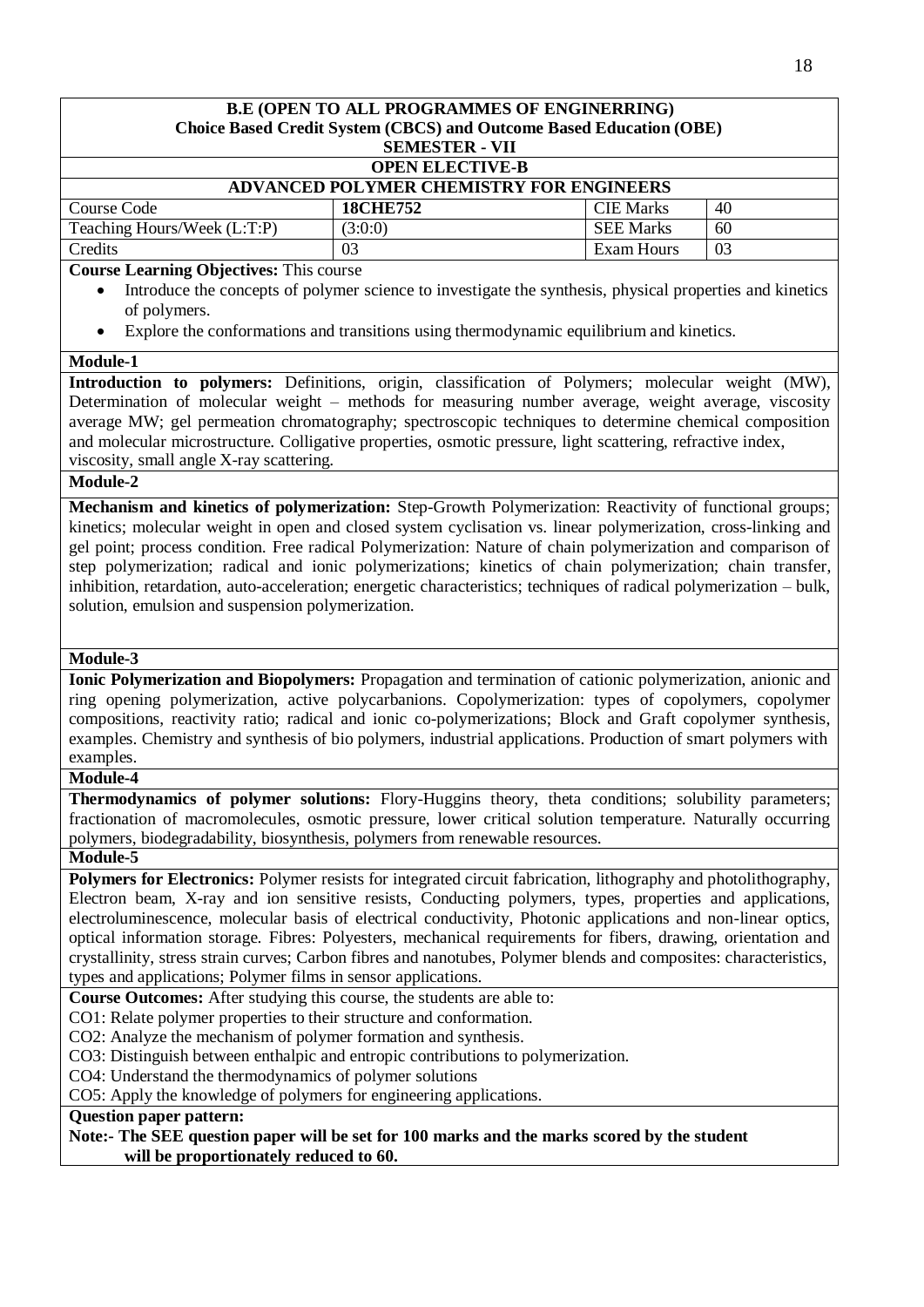- The question paper will have ten full questions carrying equal marks.
- Each full question carries 20 marks.
- There will be two full questions (with a maximum of three sub questions) from each module.
- Each full question will have sub question covering all the topics under a module.
- The students will have to answer five full questions, selecting one full question from each module.

| SI.<br>No              | <b>Title of the Book</b>                | Name of the<br>Author/s | Name of the<br><b>Publisher</b> | <b>Edition and</b><br>Year |
|------------------------|-----------------------------------------|-------------------------|---------------------------------|----------------------------|
| <b>Textbooks</b>       |                                         |                         |                                 |                            |
| 1                      | <b>Introduction to Physical Polymer</b> | L. H. Sperling          | Wiley                           | 2005                       |
|                        | Science                                 |                         |                                 |                            |
| 2                      | Introduction to Soft matter             | I. W. Hamley            | John Wiley and Sons             | 2007                       |
| 3                      | Principles of Polymer Chemistry         | P. J. Flory             | Cornell University              | 1953                       |
|                        |                                         |                         | Press                           |                            |
| <b>Reference Books</b> |                                         |                         |                                 |                            |
| 4                      | Polymer chemistry and Physics of        | J. M. G. Cowie          | <b>Stanley Thornes, UK</b>      | 1998                       |
|                        | Modern Materials,                       |                         |                                 |                            |
| 5                      | <b>Contemporary Polymer</b>             | H. R. Allcock, F. W.    | Pearson                         | 2004                       |
|                        | Chemistry                               | Lampe and J. E.         |                                 |                            |
|                        |                                         | Mark                    |                                 |                            |
| 6                      | Polymers: Chemistry and Physics         | M.G. Cowie              | <b>CRC</b> Press                | 2007                       |
|                        | of Modern Materials                     |                         |                                 |                            |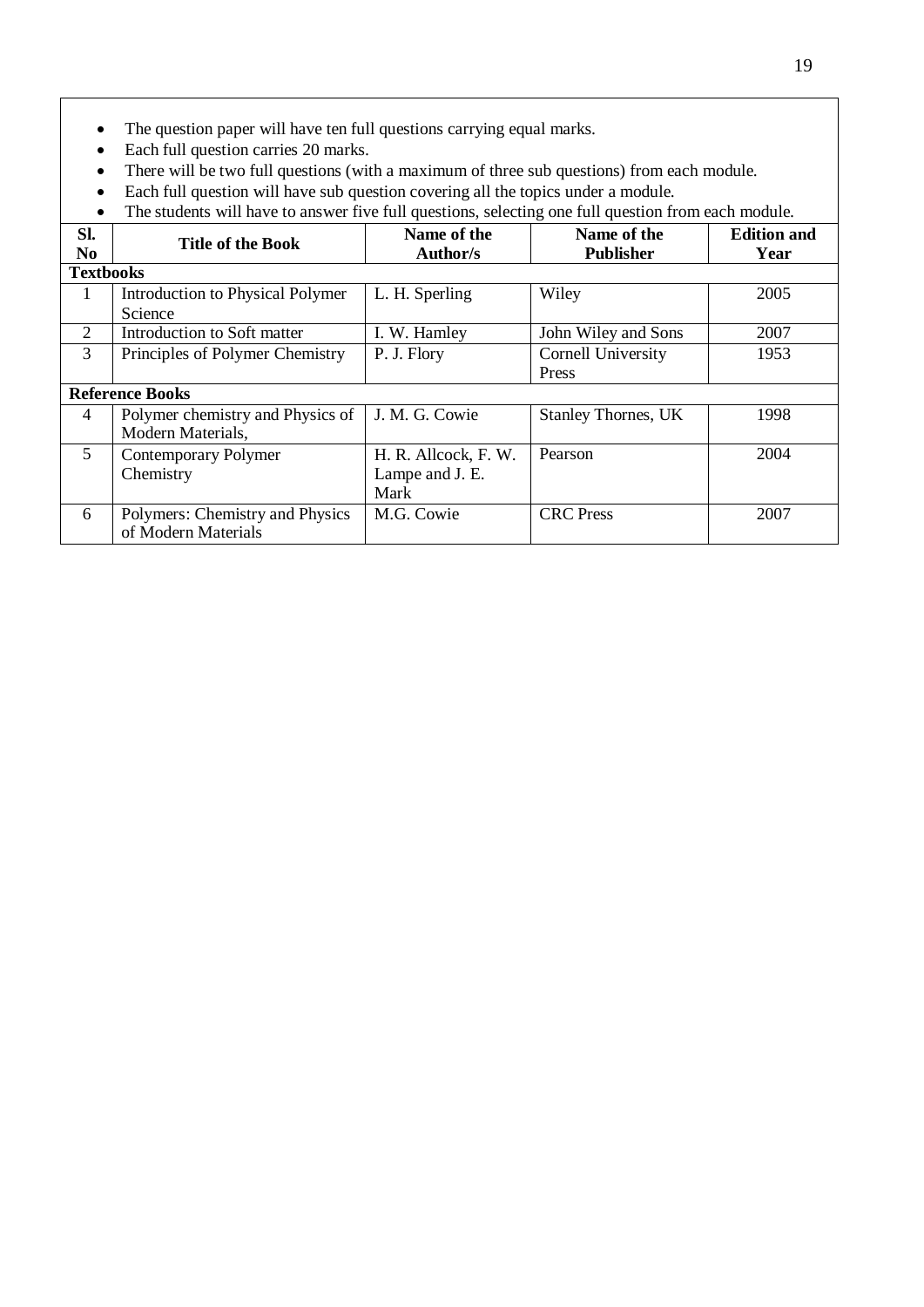### **B.E (OPEN TO ALL PROGRAMMES OF ENGINERRING) Choice Based Credit System (CBCS) and Outcome Based Education (OBE) SEMESTER - VII OPEN ELECTIVE-B ADVANCED MATHEMATICAL METHODS** Course Code **18MAT753** CIE Marks 40 Teaching Hours/Week  $(L:T:P)$  (3:0:0) SEE Marks 60 **Credits 3** Exam Hours 03 **Course Learning Objectives:** • To familiarize the important tools of advanced numerical methods and complex analysis, required to analyze the engineering problems. • To apply the knowledge of statistical techniques, stochastic process and queuing theory to offer solutions the engineering problems. **Module-1 Numerical Methods-1:-** Eigen values of real symmetric matrices- Givens method and Householder's method. Roots of polynomial equations-Birge-Vieta method and Bairstow's methods. **Module-2 Numerical Methods-2:-** Numerical solution for PDE's:-Numerical solution for PDE's:- Numerical solution of Laplace and Poisson's equations . Numerical solution of heat equation by Smith and Crank-Nicolson method. Numerical solution of wave equations explicit method. **Module-3 Complex Analysis:-**Taylor's and Laurent series expansion of analytic functions-problems. The calculus of residues-Singularities based on Laurent's series expansion, Cauchy's residue theorem-problems. Contour integration-evaluation of real definite integrals. **Module-4 Descriptive Statistics-** Sampling and testing the statistical hypothesis. Test of significance and confidence intervals. Estimation theory. Analysis of variance. F-distribution and F-test related to one way classification with/without interactions, problems related to ANOVA-I. **Module-5 Stochastic Process:** Classification of stochastic process with examples. Markov chain and related problems. **Queuing theory**- Poisson queuing system, Little law. Discussion of M/M/1 and M/M/s queuing models. **Course outcomes:** At the end of the course the student will be able to: **CO1:** Demonstrate the applications of numerical methods to find the roots of polynomial equations and eigen values of real symmetric matrices. **CO2**: Apply various numerical methods for solving linear partial differential equations arising in engineering field. **CO3:** Develop expansion of functions of complex variables in terms of Laurent's series, explain ideas related to the calculus of residues and contour integration. **CO4**: Understand the facts related hypothesis testing and analyze the analysis of variance forlarger samples. **CO5:** Apply the knowledge of stochastic process, queuing theory, in solving problems arising invarious physical and engineering phenomena. **Question paper pattern:** The question paper will have ten full questions carrying equal marks. • Each full question will be for 20 marks. • There will be two full questions (with a maximum of four sub-questions) from each module. Each full question will have sub- question covering all the topics under a module. The students will have to answer five full questions, selecting one full question from each module. **Sl. Title of the Book Name of the Name of the Edition and Year**